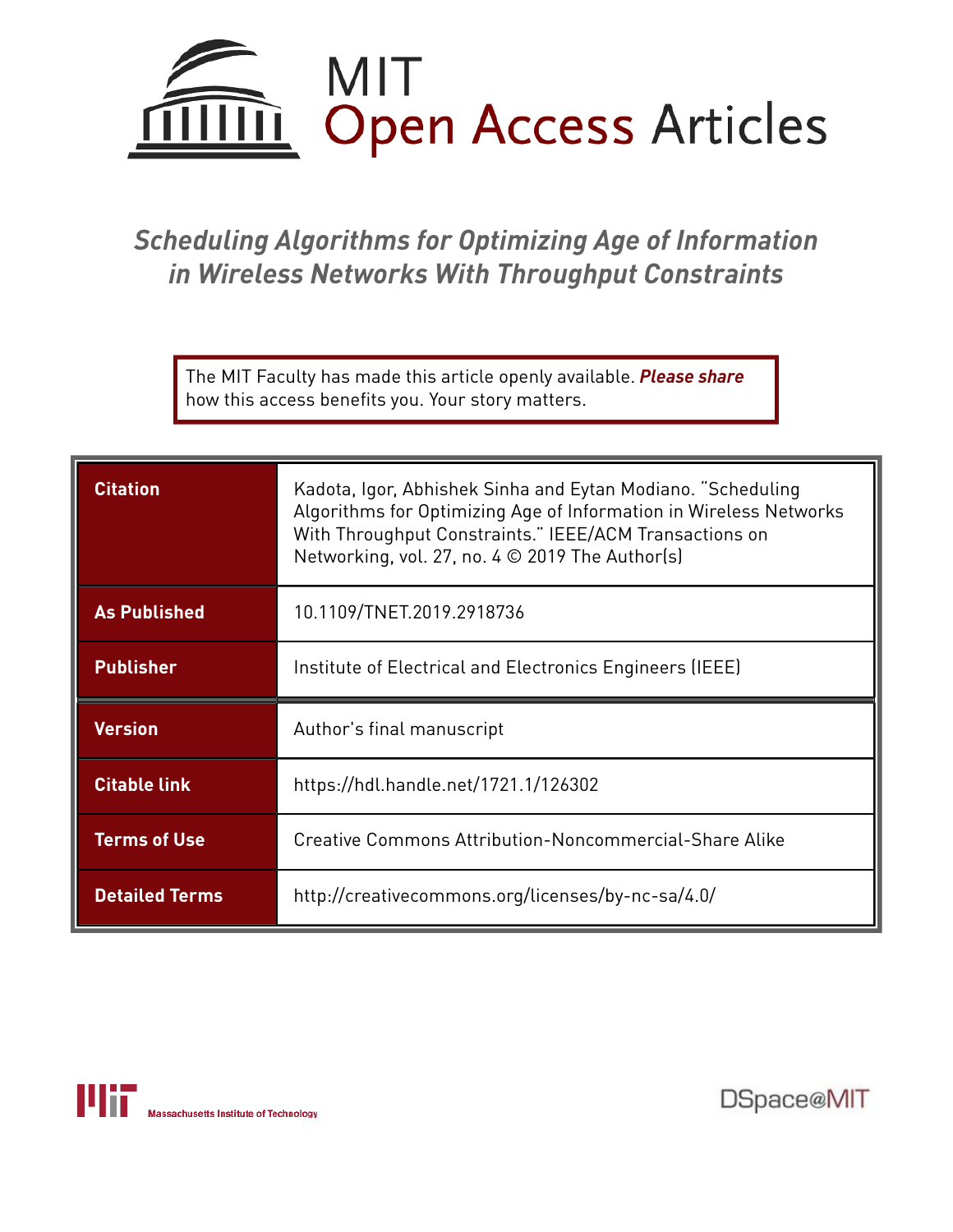# Scheduling Algorithms for Optimizing Age of Information in Wireless Networks with Throughput Constraints

Igor Kadota, Abhishek Sinha and Eytan Modiano

*Abstract*—Age of Information (AoI) is a performance metric that captures the freshness of the information from the perspective of the destination. The AoI measures the time that elapsed since the generation of the packet that was most recently delivered to the destination. In this paper, we consider a singlehop wireless network with a number of nodes transmitting timesensitive information to a Base Station and address the problem of minimizing the Expected Weighted Sum AoI of the network while simultaneously satisfying timely-throughput constraints from the nodes.

We develop four low-complexity transmission scheduling policies that attempt to minimize AoI subject to minimum throughput requirements and evaluate their performance against the optimal policy. In particular, we develop a randomized policy, a Max-Weight policy, a Drift-Plus-Penalty policy and a Whittle's Index policy, and show that they are guaranteed to be within a factor of two, four, two and eight, respectively, away from the minimum AoI possible. Simulation results show that Max-Weight and Drift-Plus-Penalty outperform the other policies, both in terms of AoI and throughput, in every network configuration simulated, and achieve near optimal performance.

*Index Terms*—Age of Information, Throughput, Scheduling, Optimization, Quality of Service, Wireless Networks.

# I. INTRODUCTION

The Age of Information (AoI) is a performance metric that measures the time that elapsed since the generation of the packet that was most recently delivered to the destination. This metric captures the freshness of the information from the *perspective of the destination*. Consider a cyber-physical system such as an automated industrial plant, a smart house or a modern car, where a number of sensors are transmitting timesensitive information to a monitor over unreliable wireless channels. Each sensor samples information from a physical phenomena (e.g. pressure of the tire, quantity of fuel, proximity to obstacles and engine rotational speed) and transmits this data to the monitor. Ideally, the monitor receives fresh information about every physical phenomena continuously. However, due to limitations of the wireless channel, this is often impractical. In such cases, the system has to manage the use of the available channel resources in order to keep

This paper was presented in part at IEEE INFOCOM 2018 [1].

the monitor updated. In this paper, we develop four lowcomplexity transmission scheduling policies and analyze their performance in terms of the freshness of the information at the monitor, namely the Age of Information.

Let every packet be time-stamped with the time it was generated. Denote by  $\tau_i[m]$  the time-stamp of the *mth* packet delivered by sensor  $i$  to the monitor. Assume that at time  $t$ , the mth packet delivered by sensor  $i$  is the most recent. Then, the Age of Information associated with sensor  $i$  at time  $t$  is given by  $h_i(t) = t - \tau_i[m]$ . While the monitor does not receive new packets from sensor i, the value of  $h_i(t)$  increases linearly with t, representing the information getting older. As soon as the monitor receives a new packet from sensor  $i$ , the corresponding time-stamp is instantaneously updated from  $\tau_i[m]$  to  $\tau_i[m+1]$ , reducing the value of  $h_i(t)$  by  $\tau_i[m+1] - \tau_i[m]$ . Notice that at the moment packet  $(m + 1)$  is delivered to the monitor, the value of  $h_i(t)$  matches the delay of the packet. This makes sense because, at that moment, the information at the monitor is as old as the information contained in packet  $(m + 1)$ . It follows naturally that *a good AoI performance is achieved when packets with low delay are delivered regularly.*

In order to provide good AoI performance, the scheduling policy must control how the channel resources are allocated to the different sensors in the network. Depending on the channel conditions and network configuration, this can mean that some sensors get to transmit repeatedly, while other sensors less often. The frequency at which information is delivered to the monitor is of particular importance in sensor networks. Clearly, a sensor that measures the quantity of fuel requires a lower update frequency (i.e. throughput) than a sensor that is measuring the proximity to obstacles in order to avoid collisions. For capturing this attribute, we associate a minimum timely-throughput requirement with each sensor in the network. Hence, in addition to providing good AoI performance, the scheduling policies should also fulfill timelythroughput constraints from the individual sensors.

A framework for modeling wireless networks with timelythroughput requirements was proposed in [2] together with two debt-based scheduling policies that fulfill any feasible requirements. Generalizations of this model to different network configurations were proposed in [3]–[5]. Scheduling policies that maximize throughput and also provide service regularity in wireless networks were studied in [6]–[8]. The problem of minimizing AoI was introduced in [9]. In [9]– [16], different queueing systems are analyzed and the optimal server utilization with respect to AoI is found. In [17]–[20], the

This work was supported by NSF Grants AST-1547331, CNS-1713725, and CNS-1701964, and by Army Research Office (ARO) grant number W911NF-17-1-0508.

Igor Kadota and Eytan Modiano are with the Laboratory for Information & Decision Systems (LIDS), MIT. Abhishek Sinha is currently working as a senior engineer at Qualcomm Research, San Diego. (e-mail: kadota@mit.edu; sinhaa@mit.edu; modiano@mit.edu)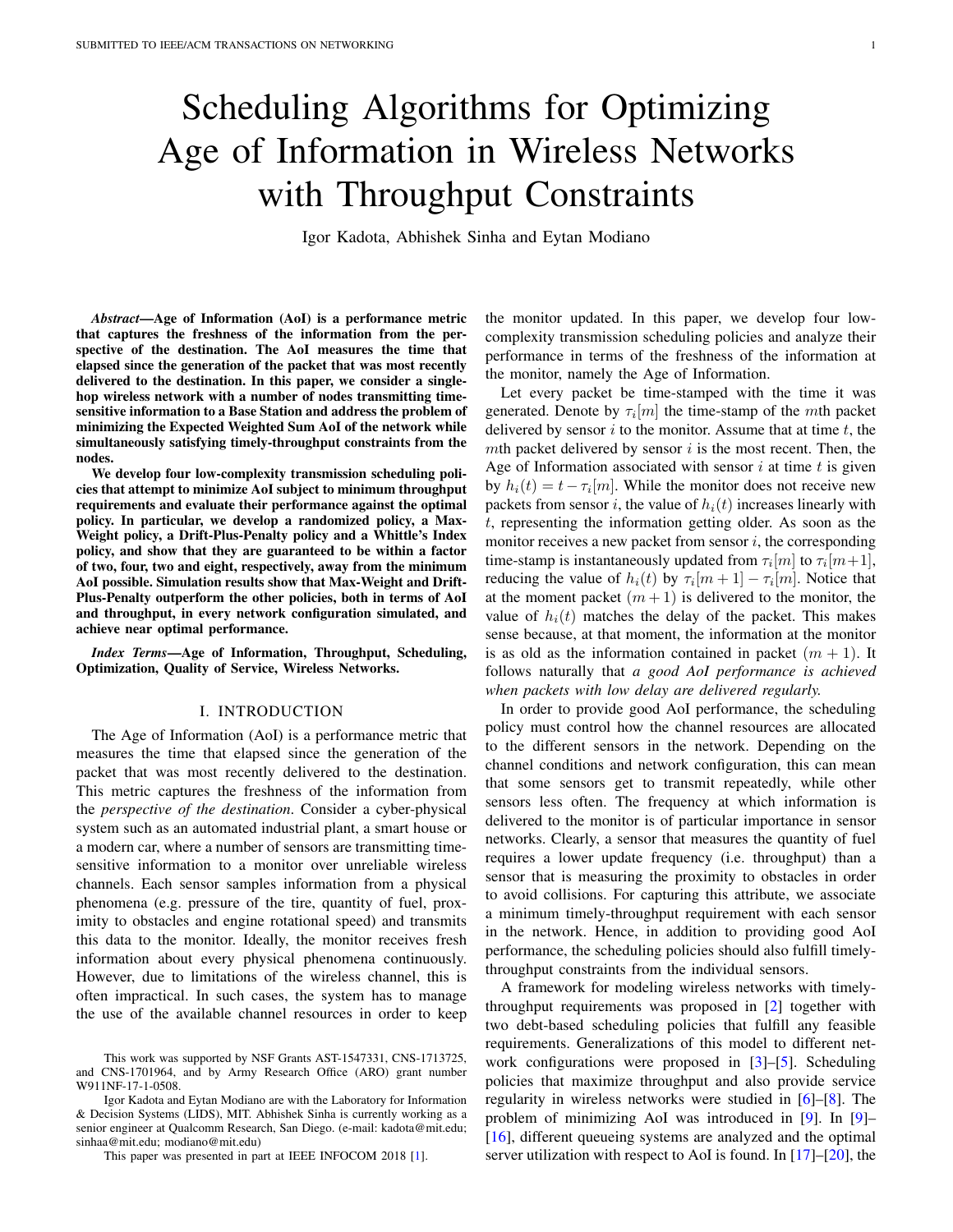authors optimize the process of generating information updates in order to minimize AoI. The design of scheduling policies based on AoI is considered in [21]–[33].

An important observation is that high throughput does not guarantee low AoI. Consider an M/M/1 queue with high arrival rate and low service rate. In this system, the queue is often filled, resulting in high throughput and high packet delay. This high delay means that packets being served contain outdated information. Hence, despite the high throughput, the AoI may still be high. In this paper, we develop policies that minimize AoI subject to minimum throughput requirements, where timely-throughput is modeled as in [2]. To the best of our knowledge, this is the first work to consider AoIbased policies that provably satisfy throughput constraints of multiple destinations simultaneously.

The remainder of this paper is outlined as follows. In Sec. II, the network model and performance metrics are formally presented. Then, in Sec. III, four low-complexity scheduling policies are proposed and analyzed. In Sec. IV, those policies are simulated and compared to the state-of-the-art in the literature. The paper is concluded in Sec. V.

#### II. SYSTEM MODEL

Consider a single-hop wireless network with a Base Station (BS) receiving time-sensitive information from  $M$  nodes. Let the time be slotted, with slot index  $k \in \{1, 2, \dots, K\}$ , and consider a wireless channel that allows at most one packet transmission per slot. In each slot  $k$ , the BS either idles or selects a node  $i \in \{1, 2, \dots, M\}$  for transmission. Let  $u_i(k)$ be the indicator function that is equal to 1 when the BS selects node *i* during slot k, and  $u_i(k) = 0$  otherwise. When  $u_i(k) =$ 1, node  $i$  samples fresh information, generates a new packet and sends this packet over the wireless channel. The packet from node  $i$  is successfully received by the BS with probability  $p_i \in (0, 1]$  and a transmission error occurs with probability  $1-p_i$ . The probability  $p_i$  does not change with time, but may differ between nodes.

The transmission scheduling policy controls the decision of the BS in each slot  $k$ , which is represented by the set of values  $\{u_i(k)\}_{i=1}^M$ . The *interference constraint* associated with the wireless channel imposes that

$$
\sum_{i=1}^{M} u_i(k) \le 1, \ \forall k \in \{1, \cdots, K\}, \tag{1}
$$

meaning that at any given slot  $k$ , the scheduling policy can select at most one node for transmission. Let  $d_i(k)$  be the random variable that indicates when a packet from node  $i$ is *delivered* to the BS. If node  $i$  transmits a packet during slot k, i.e.  $u_i(k) = 1$ , then  $d_i(k) = 1$  with probability  $p_i$ and  $d_i(k) = 0$  with probability  $1 - p_i$ . On the other hand, if node *i* does not transmit, i.e.  $u_i(k) = 0$ , then  $d_i(k) = 0$  with probability one. It follows that  $\mathbb{E}[d_i(k)|u_i(k)] = p_iu_i(k)$  and, applying the law of iterated expectations

$$
\mathbb{E}\left[d_i(k)\right] = p_i \mathbb{E}\left[u_i(k)\right] \ . \tag{2}
$$

In this paper, we consider non-anticipative scheduling policies, i.e. policies that do not use future knowledge in making decisions. Denote by Π the class of non-anticipative policies and let  $\pi \in \Pi$  be an arbitrary admissible policy. *Our goal is to design low-complexity scheduling policies that belong to* Π*, provide close to optimal AoI performance and, at the same time, guarantee a minimum throughput level for each individual destination*. Next, we formally introduce both performance metrics, throughput and AoI, and define a measure for "closeness to optimality".

#### *A. Minimum Throughput Requirement*

Let  $q_i$  be a strictly positive real value that represents the minimum throughput requirement of node  $i$ . Using the random variable  $d_i^{\pi}(k)$ , we define the *long-term throughput* of node *i* when policy  $\pi$  is employed as

$$
\hat{q}_i^{\pi} := \lim_{K \to \infty} \frac{1}{K} \sum_{k=1}^K \mathbb{E}[d_i^{\pi}(k)]. \tag{3}
$$

Then, we express the *minimum throughput constraint* of each individual node as

$$
\hat{q}_i^{\pi} \ge q_i, \forall i \in \{1, \cdots, M\}.
$$
 (4)

In this paper, we assume that  $\{q_i\}_{i=1}^M$  is a *feasible* set of minimum throughput requirements, i.e. there exists a policy  $\pi \in \Pi$  that satisfies all K interference constraints in (1) and all  $M$  throughput constraints in  $(4)$  simultaneously. As shown in [2, Lemma 5], the inequality

$$
\sum_{i=1}^{M} \frac{q_i}{p_i} \le 1 \tag{5}
$$

is a necessary and sufficient condition for the feasibility of  ${q_i}_{i=1}^M$ . Throughout this paper, we assume that (5) is satisfied with strict inequality. Next, we present the AoI metric.

#### *B. Age of Information*

The Age of Information depicts how old the information is from the perspective of the BS. Let  $h_i(k)$  be the positive integer that represents the AoI associated with node  $i$  at the beginning of slot  $k$ . If the BS does not receive a packet from node *i* during slot *k*, then  $h_i(k + 1) = h_i(k) + 1$ , since the information at the BS is one slot older. In contrast, if the BS receives a packet from node i during slot k, then  $h_i(k+1) = 1$ , because the received packet was generated at the beginning of slot k. The evolution of  $h_i(k)$  follows

$$
h_i(k+1) = \begin{cases} 1, & \text{if } d_i(k) = 1 ;\\ h_i(k) + 1, & \text{otherwise.} \end{cases}
$$
 (6)

The average AoI of node  $i$  during the first  $K$  slots is captured by  $\mathbb{E}\left[\sum_{k=1}^K h_i(k)\right] / K$ , where the expectation is with respect to the randomness in the channel and the scheduling policy. For measuring the freshness of the information of the entire network when policy  $\pi$  is employed, we use the Expected Weighted Sum AoI

$$
\mathbb{E}\left[J_K^{\pi}\right] = \frac{1}{KM}\mathbb{E}\left[\sum_{k=1}^K\sum_{i=1}^M\alpha_i h_i(k)\middle|\vec{h}(1)\right],\qquad(7)
$$

where  $\vec{h}(1) = [h_1(1), \dots, h_M(1)]^T$  is the vector of initial AoI in (6) and  $\alpha_i > 0$  is the weight of node *i*. For simplicity, we assume that  $h_i(1) = 1, \forall i$ , and omit  $h(1)$  henceforth.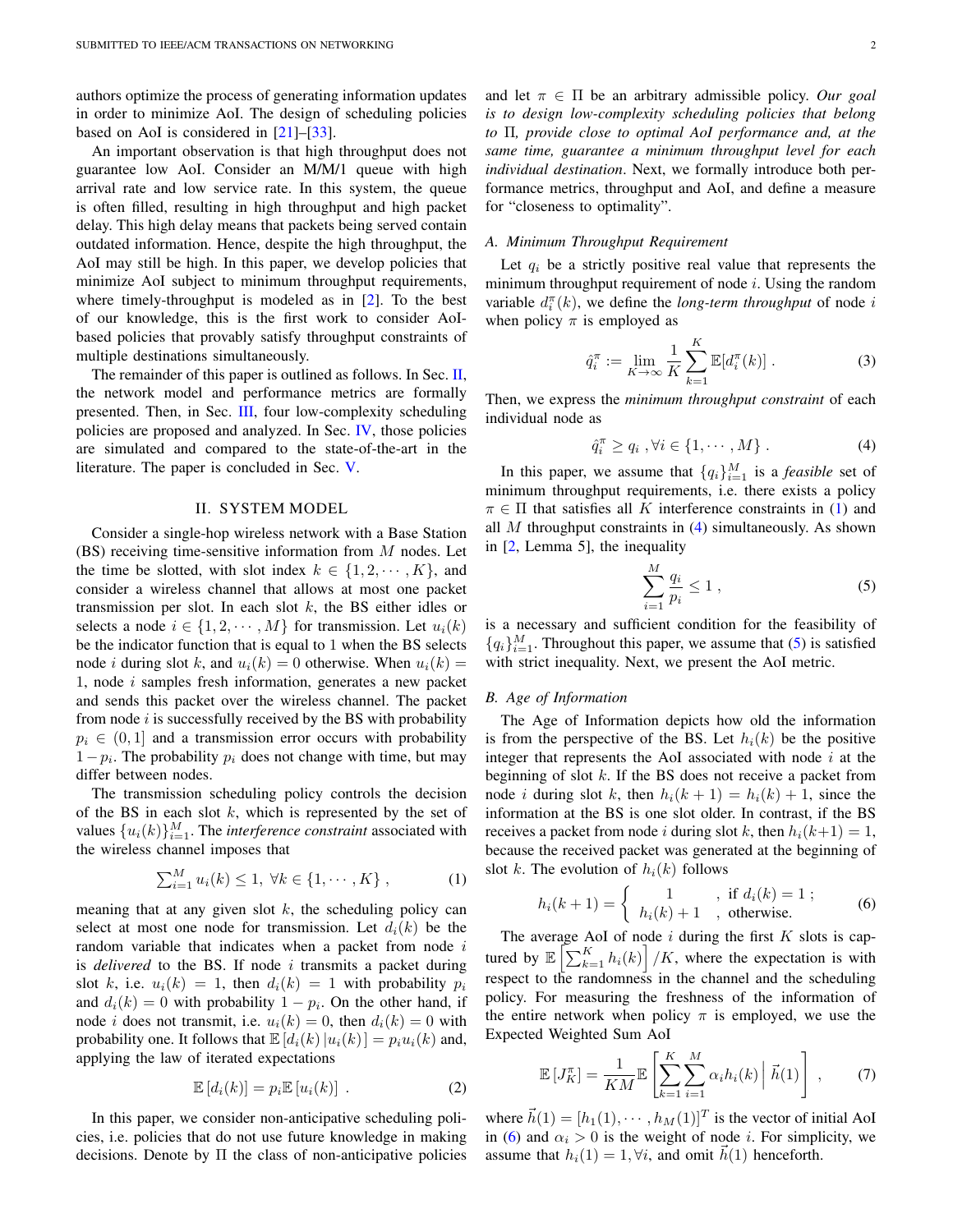#### *C. Optimization Problem*

With the definitions of AoI and throughput, we present the optimization problem that is central to this paper.

AoI Optimization

\n
$$
\text{OPT*} = \min_{\pi \in \Pi} \left\{ \lim_{K \to \infty} \frac{1}{KM} \mathbb{E} \left[ \sum_{k=1}^{K} \sum_{i=1}^{M} \alpha_i h_i(k) \right] \right\} \quad \text{(8a)}
$$
\ns.t.

\n
$$
\hat{q}_i^{\pi} \geq q_i, \forall i ;
$$
\n(8b)

\n
$$
\sum_{i=1}^{M} u_i(k) \leq 1, \forall k .
$$
\n(8c)

The minimum throughput constraints are depicted in (8b) and the interference constraints are in  $(8c)$ . The scheduling policy that results from (8a)-(8c) is referred to as *AoI-optimal*.

For a given network setup  $(M, p_i, q_i, \alpha_i)$ , let OPT<sup>\*</sup> be the Expected Weighted Sum AoI achieved by the AoI-optimal policy  $\pi^*$ . Similarly, let OPT<sub>η</sub> be the AoI achieved by some policy  $\eta \in \Pi$ . The optimality ratio of  $\eta$  is given by

$$
\psi^{\eta} = \frac{\text{OPT}_{\eta}}{\text{OPT}^*} \,,\tag{9}
$$

and we say that policy  $\eta$  is  $\psi^{\eta}$ -optimal. Naturally, the closer  $\psi^{\eta}$  is to 1, the better is the AoI performance of policy  $\eta$ . The optimality ratio is used in the upcoming sections to compare the performance of different scheduling policies.

#### III. SCHEDULING POLICIES

In this section, we propose four low-complexity scheduling policies with strong AoI performances. The first three provably satisfy the throughput constraints *for every feasible set*  $\{q_i\}_{i=1}^M$ and the fourth accounts for the throughput constraints, but provides no guarantee. To evaluate the AoI performance of each policy, we find their corresponding optimality ratio  $\psi^{\eta}$ . Moreover, in Sec. IV, we simulate and compare these policies to the state-of-the-art in the literature.

Prior to introducing the policies, we obtain a lower bound to the AoI optimization  $(8a)-(8c)$  which is used in the derivation of the optimality ratios  $\psi^{\eta}$ . Then, we present four scheduling policies: 1) Optimal Stationary Randomized policy; 2) Max-Weight policy; 3) Drift-Plus-Penalty policy; and 4) Whittle's Index policy. The first is obtained by solving the AoI optimization (8a)-(8c) over the class of Stationary Randomized Policies. The second and third policies are derived using Lyapunov Optimization [34]. The fourth policy is obtained by using the Restless Multi-Armed Bandit framework [35].

# *A. Lower Bound*

In this section, we use a sample path argument to derive a lower bound to the AoI optimization  $(8a)-(8c)$ .

Theorem 1. *The optimization problem in* (10a)*-*(10c) *provides a lower bound*  $L_B$  *to the AoI optimization* (8a)–(8c)*, namely*  $L_B \leq OPT^*$  for every network setup  $(M, p_i, q_i, \alpha_i)$ .

Lower Bound  
\n
$$
L_B = \min_{\pi \in \Pi} \left\{ \frac{1}{2M} \sum_{i=1}^M \alpha_i \left( \frac{1}{\hat{q}_i^{\pi}} + 1 \right) \right\}
$$
\n(10a)  
\ns.t.  $\hat{q}_i^{\pi} \ge q_i, \forall i$ ;  
\n
$$
\sum_{i=1}^M u_i(k) \le 1, \forall k
$$
. (10c)

*Proof.* Consider a scheduling policy  $\pi \in \Pi$  that satisfies all throughput and interference constraints running on a network for the time-horizon of K slots. Let  $\Omega$  be the sample space associated with this network and let  $\omega \in \Omega$  be a sample path. For a given sample path  $\omega$ , the total number of packets  $\sum_{k=1}^{K} d_i(k)$  and the inter-delivery time associated with each delivered by node i during the K slots is denoted  $D_i(K) =$ of those deliveries is denoted  $I_i[m]$ . In particular, let  $I_i[m]$  be the number of slots between the  $(m - 1)$ th and mth packet deliveries from node  $i, \forall m \in \{1, \cdots, D_i(K)\}^1$ . After the last packet delivery from node  $i$ , the number of remaining slots is  $R_i$ . Hence, the time-horizon can be written as

$$
K = \sum_{m=1}^{D_i(K)} I_i[m] + R_i, \forall i \in \{1, 2, \cdots, M\}.
$$
 (11)

According to the evolution of  $h_i(k)$  in (6), the slot that follows the  $(m-1)$ th packet delivery from node i has an AoI of  $h_i(k) = 1$ . Since the mth packet is delivered only after  $I_i[m]$  slots, we know that  $h_i(k)$  evolves as  $\{1, 2, \dots, I_i[m]\}.$ This pattern is repeated throughout the entire time-horizon, including the last  $R_i$  slots. As a result, the time-average Age of Information of node  $i$  can be expressed as

$$
\frac{1}{K} \sum_{k=1}^{K} h_i(k) = \frac{1}{K} \left[ \sum_{m=1}^{D_i(K)} \frac{(I_i[m]+1)I_i[m]}{2} + \frac{(R_i+1)R_i}{2} \right]
$$

$$
= \frac{1}{2} \left[ \frac{D_i(K)}{K} \frac{1}{D_i(K)} \sum_{m=1}^{D_i(K)} I_i^2[m] + \frac{R_i^2}{K} + 1 \right], \qquad (12)
$$

where the last equality uses  $(11)$  to replace the two linear terms by  $K$ .

Define the operator  $M[x]$  that computes the sample mean of any set x. In particular, let the sample mean of  $I_i[m]$  and  $I_i^2[m]$  be

$$
\bar{\mathbb{M}}[I_i] = \frac{1}{D_i(K)} \sum_{m=1}^{D_i(K)} I_i[m] \; ; \tag{13}
$$

$$
\bar{\mathbb{M}}[I_i^2] = \frac{1}{D_i(K)} \sum_{m=1}^{D_i(K)} I_i^2[m] . \tag{14}
$$

Substituting  $\overline{\mathbb{M}}[I_i^2]$  into (12) and then applying Jensen's inequality, yields

$$
\frac{1}{K} \sum_{k=1}^{K} h_i(k) \ge \frac{1}{2} \left( \frac{D_i(K)}{K} \left( \bar{\mathbb{M}}[I_i] \right)^2 + \frac{R_i^2}{K} + 1 \right) , \quad (15)
$$

<sup>1</sup>Naturally,  $I_i[1]$  is the number of slots between the first packet delivery from node i and the first slot  $k = 1$ .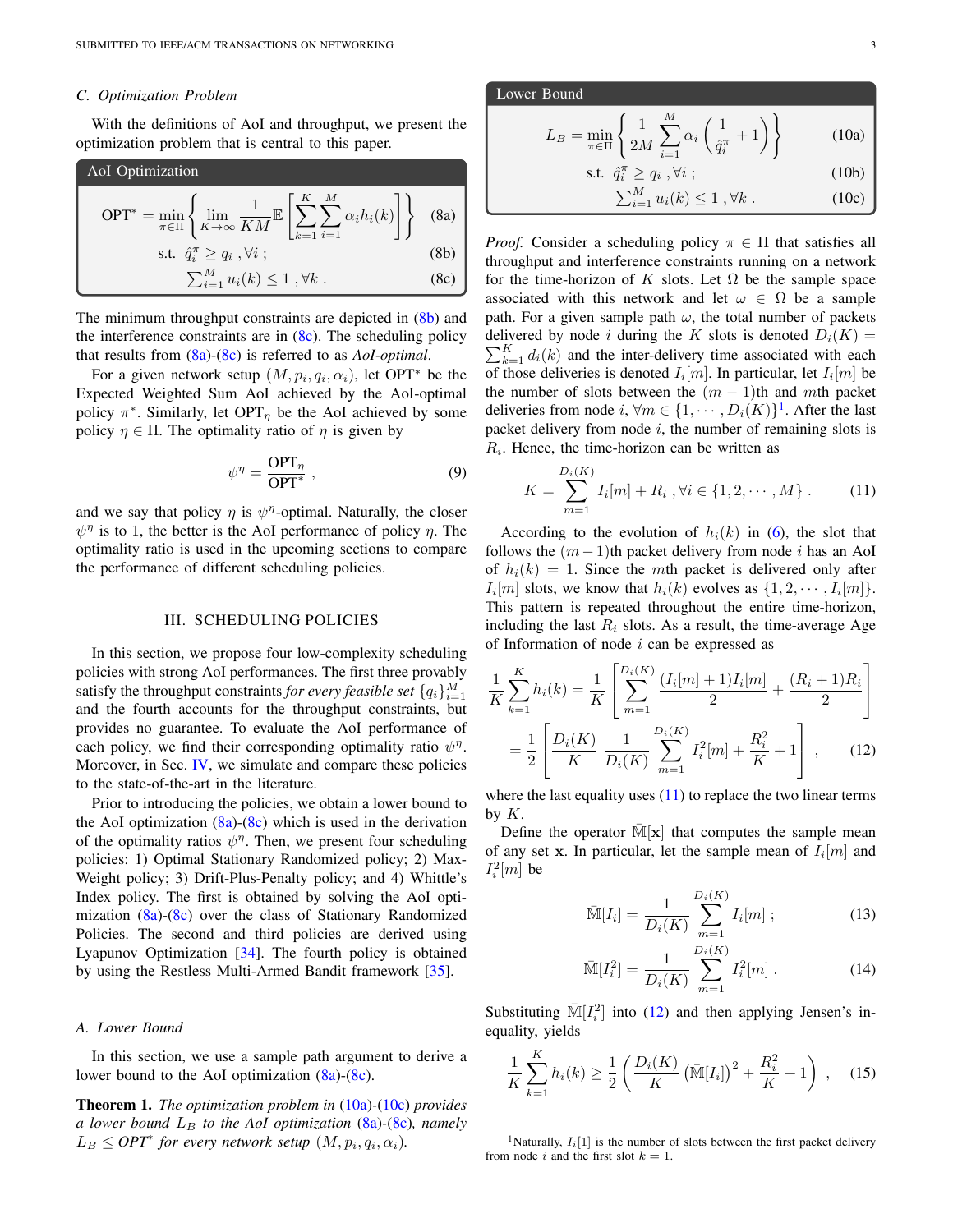combining  $(11)$  into  $(13)$  and then substituting the result in  $(15)$ , gives

$$
\frac{1}{K} \sum_{k=1}^{K} h_i(k) \ge \frac{1}{2} \left( \frac{1}{K} \frac{(K - R_i)^2}{D_i(K)} + \frac{R_i^2}{K} + 1 \right) . \tag{16}
$$

By minimizing the LHS of (16) analytically with respect to the variable  $R_i$ , we have

$$
\frac{1}{K} \sum_{k=1}^{K} h_i(k) \ge \frac{1}{2} \left( \frac{K}{D_i(K) + 1} + 1 \right) . \tag{17}
$$

Taking the expectation of (17) and applying Jensen's inequality, yields

$$
\frac{1}{K} \sum_{k=1}^{K} \mathbb{E}\left[h_i(k)\right] \ge \frac{1}{2} \left(\frac{1}{\mathbb{E}\left[\frac{D_i(K)}{K}\right] + \frac{1}{K}} + 1\right). \tag{18}
$$

Applying the limit  $K \to \infty$  to (18) and using the definition of throughput in  $(3)$ , gives

$$
\lim_{K \to \infty} \frac{1}{K} \sum_{k=1}^{K} \mathbb{E}\left[h_i(k)\right] \ge \frac{1}{2} \left(\frac{1}{\hat{q}_i^{\pi}} + 1\right) \,. \tag{19}
$$

Combining (19) and the objective function in (7), yields

$$
\lim_{K \to \infty} \mathbb{E}\left[J_K^{\pi}\right] = \lim_{K \to \infty} \frac{1}{M} \sum_{i=1}^{M} \frac{\alpha_i}{K} \sum_{k=1}^{K} \mathbb{E}\left[h_i(k)\right]
$$

$$
\geq \frac{1}{2M} \sum_{i=1}^{M} \alpha_i \left(\frac{1}{\hat{q}_i^{\pi}} + 1\right) . \tag{20}
$$

Finally, substituting  $(20)$  into the AoI optimization  $(8a)-(8c)$ gives the Lower Bound  $(10a)-(10c)$ .

To obtain the expression in  $(20)$ , we applied Jensen's inequality twice and minimized (16) analytically with respect to  $R_i$ . Each of those steps could have led to a loose lower bound  $L_B$ . However, in the next section, we use this lower bound to obtain a tight optimality ratio,  $\psi^R < 2$ , for a Stationary Randomized policy. Moreover, we evaluate the tightness of  $L_B$  using numerical results in Sec. IV.

#### *B. Optimal Stationary Randomized policy*

Denote by  $\Pi_R$  the class of Stationary Randomized Policies and let  $R \in \Pi_R$  be a scheduling policy that, in each slot k, selects node i with probability  $\mu_i \in (0,1]$  and idles with probability  $\mu_{idle}$ . Each policy in  $\Pi_R$  is fully characterized by the set of scheduling probabilities  $\{\mu_i\}_{i=1}^M$ , where  $\mu_i =$  $\mathbb{E}[u_i(k)], \forall i, \forall k$  and  $\mu_{idle} = 1 - \sum_{i=1}^{M} \mu_i$ . Next, we find the Optimal Stationary Randomized policy  $R^*$  that solves the AoI optimization (8a)-(8c) over the class  $\Pi_R \subset \Pi$  and derive the associated optimality ratio  $\psi^R$ .

**Proposition 2.** *Consider a policy*  $R \in \Pi_R$  *with scheduling* probabilities  $\{\mu_i\}_{i=1}^M$ . The long-term throughput and the ex*pected time-average AoI of node* i *can be expressed as*

$$
\hat{q}_i^R = p_i \mu_i ; \qquad (21)
$$

$$
\lim_{K \to \infty} \frac{1}{K} \sum_{k=1}^{K} \mathbb{E}[h_i(k)] = \frac{1}{p_i \mu_i} \,. \tag{22}
$$

*Proof.* In any given slot  $k$ , the BS receives a packet from node  $i$  if this node is scheduled and the corresponding packet transmission is successful. The probability of this event is  $p_i \mu_i$ . Moreover, the inter-delivery times  $I_i[m]$  of node i are i.i.d. with  $\mathbb{P}\{I_i[m] = n\} = p_i \mu_i (1 - p_i \mu_i)^{n-1}, \forall n \in \{1, 2, \dots\}.$ 

Clearly, under policy  $R$ , the sequence of packet deliveries is a renewal process. Thus, we can use renewal theory to derive  $(21)$  and  $(22)$ . In particular, by the definition of longterm throughput  $(3)$  and the expression for the expected timeaverage AoI of node  $i$ , we have

$$
\hat{q}_i^R = \lim_{K \to \infty} \frac{1}{K} \sum_{k=1}^K \mathbb{E}[d_i(k)] \stackrel{(a)}{=} \frac{1}{\mathbb{E}[I_i[m]]} = p_i \mu_i ; \qquad (23)
$$

$$
\lim_{K \to \infty} \frac{1}{K} \sum_{k=1}^{K} \mathbb{E}[h_i(k)] \stackrel{(b)}{=} \frac{\mathbb{E}[I_i^2[m]]}{2\mathbb{E}[I_i[m]]} + \frac{1}{2} = \frac{1}{p_i \mu_i} \,. \tag{24}
$$

where (a) follows from the elementary renewal theorem and (b) from its generalization for renewal-reward processes [36, Sec. 5.7].

Substituting both expressions from Proposition 2 into the AoI optimization  $(8a)-(8c)$  gives the equivalent optimization problem over the class  $\Pi_R$  presented below.

Optimization over Randomized policies

$$
\text{OPT}_{R^*} = \min_{R \in \Pi_R} \left\{ \frac{1}{M} \sum_{i=1}^M \frac{\alpha_i}{p_i \mu_i} \right\} \tag{25a}
$$

s.t. 
$$
p_i \mu_i \ge q_i, \forall i
$$
 ; (25b)  

$$
\sum_{i=1}^{M} \mu_i \le 1.
$$
 (25c)

Notice that under the class  $\Pi_R$ , conditions (25c) and (8c) are equivalent. The Optimal Stationary Randomized policy  $R^*$  is characterized by the set  $\{\mu_i^*\}_{i=1}^M$  that solves (25a)-(25c).

Theorem 3 (Optimality Ratio for R<sup>∗</sup> ). *The optimality ratio of*  $R^*$  is such that  $\psi^R < 2$ , namely the Optimal Stationary *Randomized policy is* 2*-optimal for every network setup.*

*Proof.* Let  $\hat{q}_i^L$  be the throughput associated with the policy that solves the Lower Bound (10a)-(10c). Consider the policy  $R \in$  $\Pi_R$  with long-term throughput  $\hat{q}_i^R = p_i \mu_i = \hat{q}_i^L$  for each node *i*. Since  $\hat{q}_i^R = \hat{q}_i^L$ , it follows that R satisfies all throughput constraints. Comparing  $L_B$  in (10a) with the objective function associated with  $R$ , namely OPT<sub>R</sub>, yields

$$
\frac{\text{OPT}_R}{2} < L_B \rightarrow \psi^R = \frac{\text{OPT}_{R^*}}{\text{OPT}^*} \le \frac{\text{OPT}_R}{L_B} < 2 \,, \qquad (26)
$$

where OPT<sup>\*</sup> comes from (8a) and OPT<sub>R<sup>\*</sup></sub> from (25a). Recall that  $L_B \leq \text{OPT}^* \leq \text{OPT}_{R^*} \leq \text{OPT}_R$ .

Corollary 4. *The Optimal Stationary Randomized policy* R<sup>∗</sup> *is also the solution for the Lower Bound problem* (10a)*-*(10c)*.*

*Proof.* Using the same argument as in the proof of Theorem 3, in particular  $\hat{q}_i^R = p_i \mu_i = \hat{q}_i^L$ , it follows that the scheduling policy that solves the Optimization over Randomized policies  $(25a)-(25c)$  also solves the Lower Bound  $(10a)-(10c)$ .

Theorem 5 (Optimal Stationary Randomized policy). *The scheduling probabilities*  $\{\mu_i^*\}_{i=1}^M$  *that result from Algorithm 1*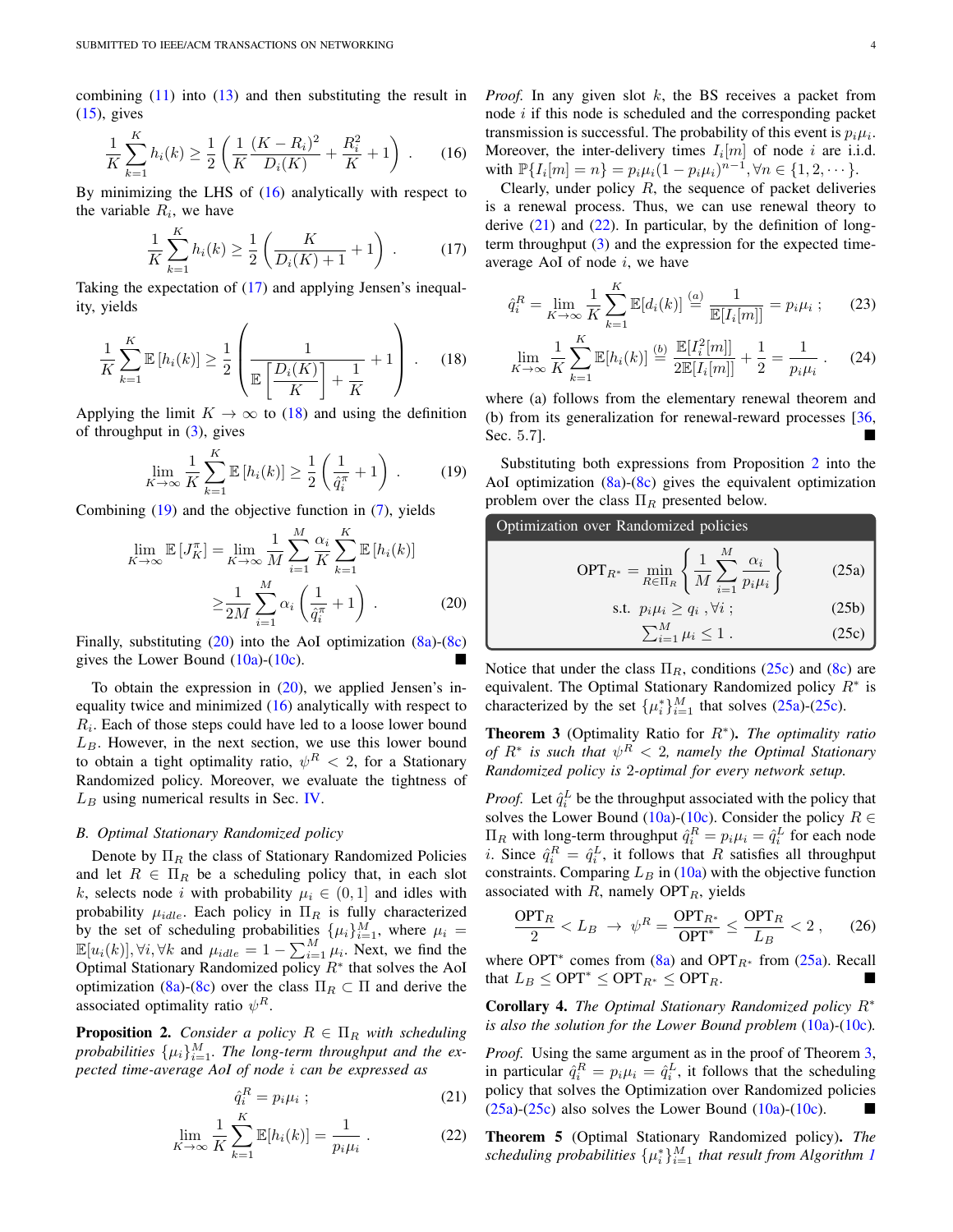*are the unique solution to* (25a)*-*(25c) *and, thus, characterize the Optimal Stationary Randomized policy* R<sup>∗</sup> *.*

Algorithm 1 Unique solution to KKT Conditions

1:  $\gamma_i \leftarrow \alpha_i p_i / M q_i^2, \forall i \in \{1, 2, \cdots, M\}$ 2:  $\gamma \leftarrow \max_i {\gamma_i}$ 3:  $\mu_i \leftarrow (q_i/p_i) \max\{1; \sqrt{\gamma_i/\gamma}\}\; , \forall i$ 4:  $S \leftarrow \mu_1 + \mu_2 + \cdots + \mu_M$ 5: while  $S < 1$  do 6: decrease  $\gamma$  slightly 7: repeat steps 3 and 4 to update  $\mu_i$  and S 8: end while 9:  $\mu_i^* = \mu_i, \forall i$ , and  $\gamma^* = \gamma$ 10: **return**  $(\mu_1^*, \mu_2^*, \cdots, \mu_M^*, \gamma^*)$ 

*Proof.* To find the set of scheduling probabilities  $\{\mu_i^*\}_{i=1}^M$ that solve the optimization problem  $(25a)-(25c)$ , we analyze the KKT Conditions. Let  $\{\lambda_i\}_{i=1}^M$  be the KKT multipliers associated with the relaxation of (25b) and  $\gamma$  be the multiplier associated with the relaxation of (25c). Then, for  $\lambda_i \geq 0, \forall i$ ,  $\gamma \geq 0$  and  $\mu_i \in [q_i/p_i, 1], \forall i$ , we define

$$
\mathcal{L}(\mu_i, \lambda_i, \gamma) = \frac{1}{M} \sum_{i=1}^{M} \frac{\alpha_i}{p_i \mu_i} +
$$
  
+ 
$$
\sum_{i=1}^{M} \lambda_i (q_i - p_i \mu_i) + \gamma \left( \sum_{i=1}^{M} \mu_i - 1 \right) , \qquad (27)
$$

and, otherwise, we define  $\mathcal{L}(\mu_i, \lambda_i, \gamma) = +\infty$ . Then, the KKT Conditions are

- (i) Stationarity:  $\nabla_{\mu_i} \mathcal{L}(\mu_i, \lambda_i, \gamma) = 0;$
- (ii) Complementary Slackness:  $\gamma(\sum_{i=1}^{M} \mu_i 1) = 0;$
- (iii) Complementary Slackness:  $\lambda_i(q_i p_i \mu_i) = 0, \forall i;$
- (iv) Primal Feasibility:  $p_i \mu_i \ge q_i$ ,  $\forall i$ , and  $\sum_{i=1}^{M} \mu_i \le 1$ ;
- (v) Dual Feasibility:  $\lambda_i \geq 0, \forall i$ , and  $\gamma \geq 0$ .

Recall that  $q_i$  is a strictly positive real value. Since  $\mathcal{L}(\mu_i, \lambda_i, \gamma)$  is a *convex function*, if there exists a vector  $(\{\mu_i^*\}_{i=1}^M, \{\lambda_i^*\}_{i=1}^M, \gamma^*)$  that satisfies all KKT Conditions, then this vector is unique. Hence, the scheduling policy  $R^* \in \Pi_R$ that optimizes  $(25a)-(25c)$  is also unique and is characterized by  $\{\mu_i^*\}_{i=1}^M$ . Next, we find the vector  $(\{\mu_i^*\}_{i=1}^M, \{\lambda_i^*\}_{i=1}^M, \gamma^*)$ .

To assess stationarity,  $\nabla_{\mu_i} \mathcal{L}(\mu_i, \lambda_i, \gamma) = 0$ , we calculate the partial derivative of  $\mathcal{L}(\mu_i, \lambda_i, \gamma)$  with respect to  $\mu_i$ . It follows from the derivative that

$$
\frac{\alpha_i}{Mp_i\mu_i^2} + \lambda_i p_i = \gamma , \forall i .
$$
 (28)

From complementary slackness,  $\gamma(\sum_{i=1}^{M} \mu_i - 1) = 0$ , we know that either  $\gamma = 0$  or  $\sum_{i=1}^{M} \mu_i = 1$ . Equation (28) shows that the value of  $\gamma$  can only be zero if  $\lambda_i = 0$  and  $\mu_i \to \infty$ , which violates  $\mu_i \in (0, 1]$ . Hence, we obtain

$$
\gamma > 0 \quad \text{and} \quad \sum_{i=1}^{M} \mu_i = 1 \,. \tag{29}
$$

Notice that  $\sum_{i=1}^{M} \mu_i = 1$  implies in  $\mu_{idle} = 0$ .

Based on dual feasibility,  $\lambda_i \geq 0$ , we can separate nodes  $i \in \{1, \dots, M\}$  into two categories: nodes with  $\lambda_i > 0$  and nodes with  $\lambda_i = 0$ .

*Category 1)* node i with  $\lambda_i > 0$ . It follows from complementary slackness,  $\lambda_i(q_i - p_i \mu_i) = 0$ , that

$$
\mu_i = \frac{q_i}{p_i} \,. \tag{30}
$$

Plugging this value of  $\mu_i$  into (28) gives the inequality  $\lambda_i p_i =$  $\gamma - \gamma_i > 0$ , where we define the constant

$$
\gamma_i := \frac{\alpha_i p_i}{M q_i^2} \,. \tag{31}
$$

*Category 2)* node i with  $\lambda_i = 0$ . It follows from (28) that

$$
\gamma = \gamma_i \left(\frac{q_i}{p_i \mu_i}\right)^2 \rightarrow \mu_i = \frac{q_i}{p_i} \sqrt{\frac{\gamma_i}{\gamma}}.
$$
 (32)

In summary, for any fixed value of  $\gamma > 0$ , the scheduling probability of node  $i$  is

$$
\mu_i = \frac{q_i}{p_i} \max \left\{ 1; \sqrt{\frac{\gamma_i}{\gamma}} \right\} . \tag{33}
$$

Notice that for a decreasing value of  $\gamma$ , the probability  $\mu_i$ remains fixed or increases. Our goal is to find the value of  $\gamma^*$ that gives  $\{\mu_i^*\}_{i=1}^M$  satisfying the condition  $\sum_{i=1}^M \mu_i^* = 1$ .

*Proposed algorithm to find*  $\gamma^*$ : start with  $\gamma = \max{\gamma_i}$ . Then, according to (33), all nodes have  $\mu_i = q_i/p_i$  and, by the feasibility condition in  $(5)$ , it follows that

$$
\sum_{i=1}^{M} \mu_i = \sum_{i=1}^{M} \frac{q_i}{p_i} \le 1.
$$
 (34)

Now, by gradually decreasing  $\gamma$  and adjusting  $\{\mu_i\}_{i=1}^M$  according to (33), we can find the unique  $\gamma^*$  that fulfills  $\sum_{i=1}^{M} \mu_i^* = 1$ . The solution  $\gamma^*$  exists since  $\gamma \to 0$  implies  $\lim_{i=1}^{n}$   $\sum_{i=1}^{M} \mu_i \to \infty$ . The uniqueness of  $\gamma^*$  follows from the monotonicity of  $\mu_i$  with respect to  $\gamma$ . This process is described in Algorithm 1 and illustrated in Fig. 1.

Algorithm 1 outputs the set of scheduling probabilities  $\{\mu_i^*\}_{i=1}^M$  and the parameter  $\gamma^*$ . The set  $\{\lambda_i^*\}_{i=1}^M$  is obtained using (28). Hence, the unique vector  $({\mu_i^*})_{i=1}^{\tilde{M}}, {\lambda_i^*}^M_{i=1}, \gamma^*$ ) that solves the KKT Conditions is found.

In order to fulfill the throughput constraints  $(25b)$ , every scheduling policy in  $\Pi_R$  must allocate at least  $\mu_i \ge q_i/p_i$  to each node *i*. What differentiates policies in  $\Pi_R$  is how they



Fig. 1. Illustration of Algorithm 1 in a network with 3 nodes. On the left, the initial configuration with  $\gamma = \max{\gamma_i}$ . On the right, the outcome  $\gamma^*$ implies that under policy  $R^*$  node 2 will operate with minimum required scheduling probability  $\mu_2 = q_2/p_2$ , while the other two nodes will operate with a scheduling probability that is larger than the minimum.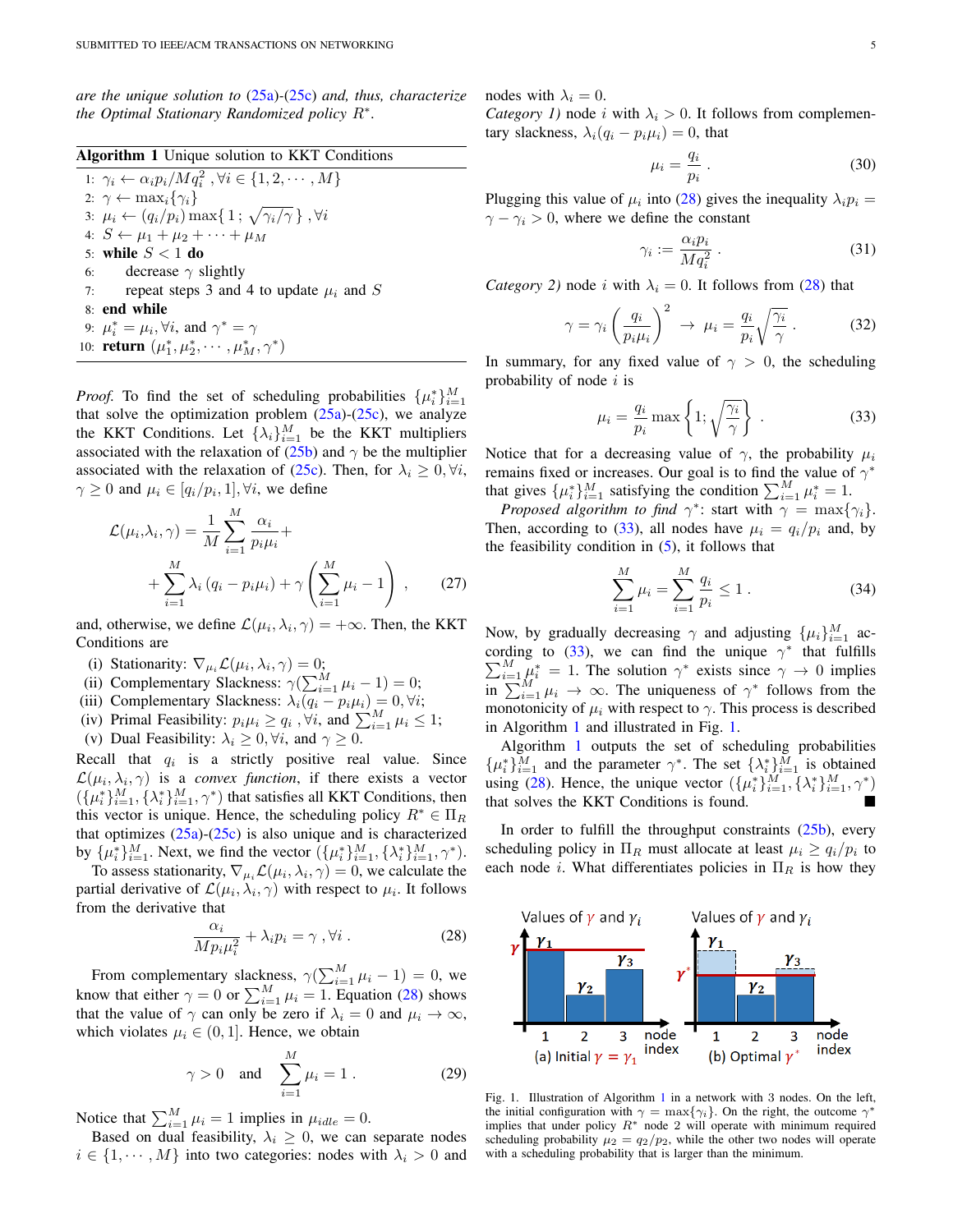distribute the remaining resources,  $1 - \sum_{i=1}^{M} q_i/p_i$ , between nodes. According to Algorithm 1, the Optimal Stationary Randomized policy  $\overline{R^*}$  supplies additional resources,  $\mu_i^* > q_i/p_i$ , to nodes with high value of  $\gamma_i$ , namely nodes with a high priority  $\alpha_i$  or a low value of  $q_i/p_i$ . Notice that if a node with low  $q_i/p_i$  was given the minimum required amount of resources, it would rarely transmit and its AoI would be high. In contrast, policy  $\overline{R}^*$  allocates the minimum required,  $\mu_i^* = q_i/p_i$ , to nodes with low priority  $\alpha_i$  or high  $q_i/p_i$ .

The policies  $R \in \Pi_R$  discussed in this section are as simple as possible. They select nodes randomly, according to fixed scheduling probabilities  $\{\mu_i\}_{i=1}^M$  calculated offline by Algorithm 1. Despite their simplicity, it was shown that  $R^*$ is 2-optimal regardless of the network setup  $(M, p_i, q_i, \alpha_i)$ . In the following sections, we develop scheduling policies that take advantage of additional information, such as the current AoI of each node, for selecting nodes in an adaptive manner.

#### *C. Max-Weight policy*

Using techniques from Lyapunov Optimization, we derive the Max-Weight policy associated with the AoI optimization (8a)-(8c). Max-Weight is a scheduling policy designed to reduce the expected increase in the Lyapunov Function. The Lyapunov Function outputs a positive scalar that is large when the network is in *undesirable states*, namely when nodes have high AoI or less throughput than the minimum required  $q_i$ . Intuitively, the Max-Weight policy keeps the network in desirable states by controlling the growth of the Lyapunov Function. Prior to presenting the Max-Weight policy, we introduce the notions of throughput debt, network state, Lyapunov Function and Lyapunov Drift.

Let  $x_i(k)$  be the throughput debt associated with node i at the beginning of slot  $k$ . The throughput debt evolves as

$$
x_i(k+1) = kq_i - \sum_{t=1}^k d_i(t) . \qquad (35)
$$

The value of  $kq_i$  can be interpreted as the minimum number  $\sum_{t=1}^{k} d_i(t)$  is the total number of packets actually delivered in of packets that node i should have delivered by slot  $k + 1$  and the same interval. Define the operator  $(.)^+ = \max\{(.)$ , 0} that computes the positive part of a scalar. Then, the positive part of the throughput debt is given by  $x_i^+(k) = \max\{x_i(k); 0\}.$ A large debt  $x_i^+(k)$  indicates to the scheduling policy  $\pi \in \Pi$ that node  $i$  is lagging behind in terms of throughput. In fact, strong stability of the process  $x_i^+(k)$ , namely

$$
\lim_{K \to \infty} \frac{1}{K} \sum_{k=1}^{K} \mathbb{E}[x_i^+(k)] < \infty \,, \tag{36}
$$

is sufficient to establish that the minimum throughput constraint,  $\hat{q}_i^{\pi} \ge q_i$ , is satisfied [34, Theorem 2.8].

Denote by  $S_k = (h_i(k), x_i^+(k))_{i=1}^M$  the network state at the beginning of slot  $k$  and define the Lyapunov Function by

$$
L(S_k) := \frac{1}{2} \sum_{i=1}^{M} \left( \alpha_i h_i^2(k) + V \left[ x_i^+(k) \right]^2 \right) , \qquad (37)
$$

where  $V$  is a (strictly) positive real value that depicts the importance of the throughput constraints. Observe that  $L(S_k)$ is large when nodes have high AoI or high throughput debt. To measure the expected change in the Lyapunov Function from one slot to the next, we define the Lyapunov Drift

$$
\Delta(S_k) := \mathbb{E}\left\{L\left(S_{k+1}\right) - L\left(S_k\right)|S_k\right\} \,. \tag{38}
$$

The Max-Weight policy is designed to keep  $L(S_k)$  small by reducing  $\Delta(S_k)$  in every slot k. Next, we present an upper bound on  $\Delta(S_k)$  that can be readily used to design the Max-Weight policy. The derivation of this upper bound is centered around the evolution of  $h_i(k)$  in (6) and the evolution of  $x_i^+(k)$ in (35). The complete derivation can be found in Appendix A and the upper bound follows

$$
\Delta(S_k) \leq -\sum_{i=1}^{M} \mathbb{E} \left\{ u_i(k) \, | S_k \right\} W_i(k) + B(k) \;, \tag{39}
$$

where  $W_i(k)$  and  $B(k)$  are given by

$$
W_i(k) = \frac{\alpha_i p_i}{2} h_i(k) [h_i(k) + 2] + V p_i x_i^+(k) ; \qquad (40)
$$

$$
B(k) = \sum_{i=1}^{M} \left\{ \alpha_i \left[ h_i(k) + \frac{1}{2} \right] + V \left[ x_i^+(k)q_i + \frac{1}{2} \right] \right\} .
$$
 (41)

Both  $W_i(k)$  and  $B(k)$  are fully characterized by the network state  $S_k$  and network setup  $(M, p_i, q_i, \alpha_i)$ . Hence, both can be used by admissible policies for making scheduling decisions. However, notice that the term  $B(k)$  in (39) is not affected by the choice of  $u_i(k)$ . Thus, for minimizing the upper bound in (39), the Max-Weight policy selects, in each slot  $k$ , the node with highest value of  $W_i(k)$ , with ties being broken arbitrarily. Denote the Max-Weight policy as MW.

Theorem 6. *The Max-Weight policy satisfies any feasible set of minimum throughput requirements*  ${q_i}_{i=1}^M$ .

Theorem 7 (Optimality Ratio for MW). *For any given network setup*  $(M, p_i, q_i, \alpha_i)$ *, the optimality ratio of MW is such that*

$$
\psi^{MW} \le 4 + \frac{1}{L_B} \left[ V - \frac{2}{M} \sum_{i=1}^{M} \alpha_i \right] \,. \tag{42}
$$

In particular, for every network with  $V\leq 2\sum_{i=1}^M \alpha_i/M$ , the *Max-Weight policy is* 4*-optimal.*

The proofs of Theorems 6 and 7 are provided in Appendices B and C, respectively. Both theorems follow from the analysis of the expression in (39).

Recall that the Optimal Stationary Randomized policy  $R^*$ selects nodes randomly, according to fixed scheduling probabilities  $\{\mu_i^*\}_{i=1}^M$ . In contrast, the Max-Weight policy  $\overline{MW}$ uses feedback from the network, namely  $h_i(k)$  and  $x_i^+(k)$ , to guide scheduling decisions. Despite the added complexity, we expect the feedback loop to improve the performance of  $MW$ . In fact, numerical results in Sec. IV demonstrate that  $MW$ outperforms  $R^*$  in every network configuration simulated. However, by comparing Theorems 3 and 7, it might seem that  $R^*$  yields a better performance than  $MW$ . This is because the analysis associated with  $MW$  is more challenging, leading to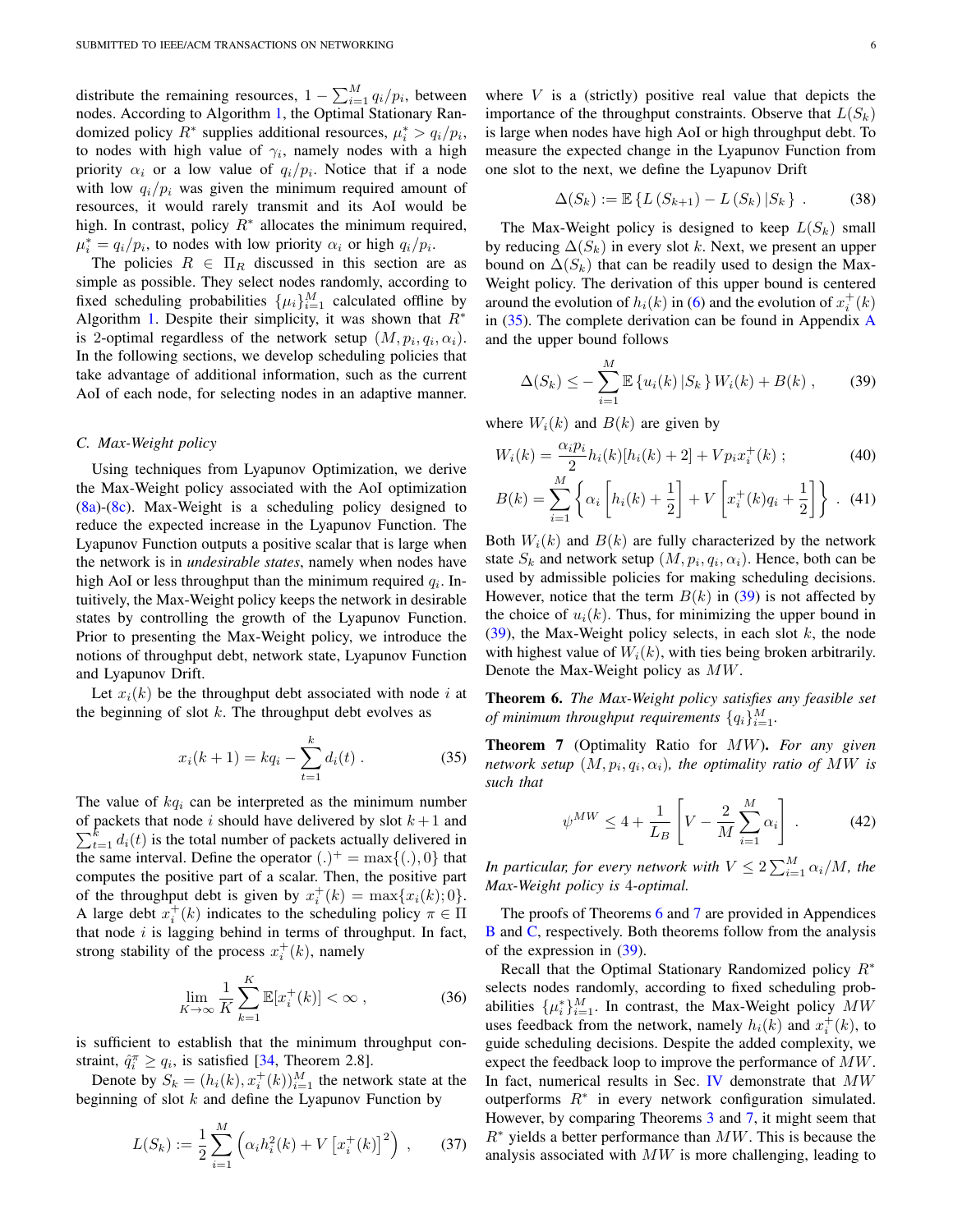an optimality ratio  $\psi^{MW}$  that is less tight than  $\psi^R$ . Next, we develop a policy called Drift-Plus-Penalty policy and show that it is 2-optimal.

#### *D. Drift-Plus-Penalty policy*

The Drift-Plus-Penalty policy is derived using a similar technique as the Max-Weight policy. The main difference between these two policies is that the Drift-Plus-Penalty is designed to reduce the sum of the Lyapunov Drift and a Penalty Function, while the Max-Weight policy reduces only the Lyapunov Drift. As we will see, this change will improve the optimality ratio of the Drift-Plus-Penalty policy significantly.

Based on the AoI minimization  $(8a)$ , we define the Penalty Function as follows

$$
P'(S_k) := \frac{1}{2} \sum_{i=1}^{M} \beta_i \mathbb{E}[h_i(k+1)|S_k], \qquad (43)
$$

where  $S_k = (h_i(k), x_i^+(k))_{i=1}^M$  is the network state at the beginning of slot k and  $\beta_i$  is a positive real value associated with node *i*. Similarly to  $(38)$ , we define the Lyapunov Drift as

$$
\Delta'(S_k) := \mathbb{E}\left\{ L'\left(S_{k+1}\right) - L'\left(S_k\right) | S_k \right\} ,\qquad (44)
$$

with associated Lyapunov Function

$$
L'(S_k) := \frac{V'}{2} \sum_{i=1}^{M} \left[ x_i^+(k) \right]^2 , \qquad (45)
$$

where  $V'$  is a (strictly) positive real value that represents the importance of the throughput constraints. Notice that, as opposed to the Lyapunov Function in (37), the expression in (45) does not contain the term with  $h_i(k)$ . This is because the AoI term is already present in the Penalty Function.

The Drift-Plus-Penalty policy is designed to minimize an upper bound on  $\Delta'(S_k) + P'(S_k)$  at every slot k. The upper bound is derived in Appendix  $D$  by manipulating (43)-(45). The expression for the upper bound follows

$$
\Delta'(S_k) + P'(S_k) \le
$$
  
 
$$
\leq -\sum_{i=1}^M \mathbb{E}\left\{u_i(k) \, | S_k\right\} W'_i(k) + B'(k) \,, \qquad (46)
$$

where  $W_i'(k)$  and  $B'(k)$  are given by

$$
W'_{i}(k) = \frac{\beta_{i} p_{i}}{2} h_{i}(k) + V' p_{i} x_{i}^{+}(k) ;
$$
\n(47)

$$
B'(k) = \sum_{i=1} \left\{ \frac{\beta_i}{2} \left[ h_i(k) + 1 \right] + V' x_i^+(k) q_i + \frac{V'}{2} \right\} . \tag{48}
$$

The values of  $W_i'(k)$  and  $B'(k)$  can be easily calculated by any admissible policy and thus can be used for making scheduling decisions. For minimizing the upper bound in  $(46)$ , the Drift-Plus-Penalty policy selects, in each slot  $k$ , the node with highest value of  $W_i'(k)$ , with ties being broken arbitrarily. Denote the Drift-Plus-Penalty policy as  $DPP$ .

Theorem 8. *The DPP policy satisfies any feasible set of*  $m$ inimum throughput requirements  $\{q_i\}_{i=1}^M$ .

Theorem 9 (Optimality Ratio for DPP). For any given *network setup*  $(M, p_i, q_i, \alpha_i)$ , by choosing the constant  $\beta_i =$  $\alpha_i/\mu_i^* p_i$ , the optimality ratio of DPP is such that

$$
\psi^{DPP} \le 2 + \frac{1}{L_B} \left[ V' - \frac{1}{M} \sum_{i=1}^{M} \alpha_i \right].
$$
\n(49)

In particular, for every network with  $V' \leq \sum_{i=1}^{M} \alpha_i/M$ , the *Drift-Plus-Penalty policy is* 2*-optimal.*

The proofs of Theorems 8 and 9 are provided in Appendices E and F, respectively. The Lyapunov Function  $(45)$  with a quadratic term in  $x_i^+(k)$  has a central role in showing that the DPP policy satisfies any feasible requirements  $\{q_i\}_{i=1}^M$ . Notice that this is also true for MW. The Penalty Function (43) with a linear term in  $h_i(k)$  is central to show that the  $DPP$  policy is 2-optimal. Recall that the  $MW$  policy was designed based on a quadratic  $h_i(k)$  and was shown to be 4-optimal. Comparing Theorems 7 and 9, we can clearly see this improvement in the optimality radio. However, this improvement is limited to the mathematical analysis. Numerical results in Sec. IV suggest that  $DPP$  and  $MW$  have similar performances. Next, we develop an index policy based on Whittle's Index  $[35]$  that is surprisingly similar to  $MW$ .

#### *E. Whittle's Index policy*

To find Whittle's Index, we transform the AoI optimization (8a)-(8c) into a relaxed Restless Multi-Armed Bandit (RMAB) problem. This is possible because every node in the network evolves as a restless bandit. To obtain the relaxed RMAB problem, we first substitute the  $K$  interference constraints in (8c) by the single time-averaged constraint

$$
\frac{1}{K} \sum_{k=1}^{K} \sum_{i=1}^{M} \mathbb{E}[u_i(k)] \le 1.
$$
 (50)

Next, we relax this time-averaged constraint, by placing (50) into the objective function (8a) together with the associated Lagrange Multiplier  $C \geq 0$ . The resulting optimization problem is called relaxed RMAB and its solution lays the foundation for the design of Whittle's Index. A detailed description of this method can be found in  $[35]$ ,  $[37]$ ,  $[38]$ .

One of the challenges associated with this method is that Whittle's Index is only defined for problems that are *indexable*. Unfortunately, it can be shown that due to the throughput constraints,  $\hat{q}_i^{\pi} \ge q_i$ , the relaxed RMAB resulting from the transformation of the AoI optimization is not indexable. To overcome this, we relax the throughput constraints (8b), placing them into the objective function of  $(8a)-(8c)$  as follows

#### Relaxed AoI Optimization

$$
\widetilde{\text{OPT}}^* = \min_{\pi \in \Pi} \left\{ \lim_{K \to \infty} \frac{1}{KM} \sum_{k=1}^K \sum_{i=1}^M \left[ \alpha_i \mathbb{E} \left[ h_i(k) \right] + \right. \\ \left. + \theta_i \left( \frac{q_i}{p_i} - \mathbb{E} [u_i(k)] \right) \right] \right\} \tag{51a}
$$

$$
\text{s.t. } \theta_i \ge 0 \text{, } \forall i \text{ ; } \tag{51b}
$$

$$
\sum_{i=1}^{M} u_i(k) \le 1, \forall k.
$$
 (51c)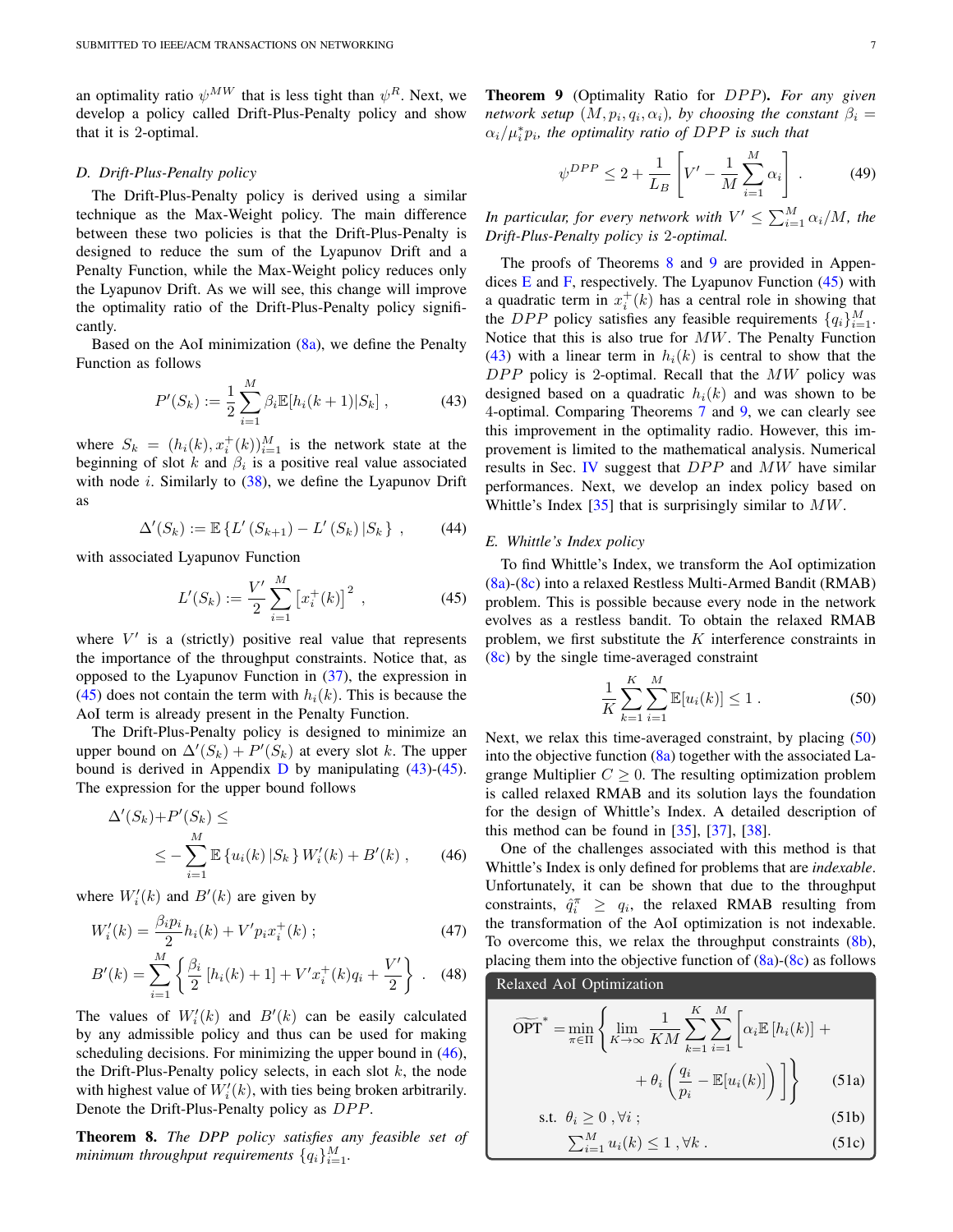Each Lagrange Multiplier  $\theta_i$  is associated with a relaxation of  $\hat{q}_i^{\pi} \ge q_i$ . These multipliers are called *throughput incentives* for they represent the penalty incurred by scheduling policies that deviate from the corresponding throughput constraint. Applying the transformation described at the beginning of this section to the relaxed AoI optimization (51a)-(51c) yields

DoubleDoubly relaxed RMAB

\n
$$
\widetilde{\text{OPT}}_{D} = \min_{\pi \in \Pi} \left\{ \lim_{K \to \infty} \frac{1}{KM} \sum_{k=1}^{K} \sum_{i=1}^{M} \left[ \alpha_{i} \mathbb{E} \left[ h_{i}(k) \right] + \right. \\ \left. + (C - \theta_{i}) \mathbb{E} \left[ u_{i}(k) \right] - \frac{C}{M} + \frac{\theta_{i} q_{i}}{p_{i}} \right] \right\} \tag{52a}
$$
\ns.t.

\n
$$
\theta_{i} \geq 0, \forall i ; \quad \text{(52b)}
$$
\n
$$
C \geq 0 \tag{52c}
$$

Next, we solve the doubly relaxed RMAB, establish that the relaxed AoI optimization is indexable and obtain a closed-form expression for the Whittle's Index.

The doubly relaxed RMAB is separable and thus can be solved for each individual node. Observe that a scheduling policy running on a network with a single node  $i$  can only choose between selecting node  $i$  for transmission during slot k or idling. The scheduling policy that optimizes  $(52a)-(52c)$ for a given node  $i$  is characterized next.

Proposition 10 (Threshold policy). *Consider the doubly relaxed RMAB problem* (52a)*-*(52c) *associated with a single node* i*. The optimal scheduling policy is a Threshold policy that, in each slot* k*, selects node i* when  $h_i(k) > H_i$  *and idles* when  $1 \leq h_i(k) < H_i$ . For positive fixed values of C and  $\theta_i$ , *if*  $C > \theta_i$ , the expression for the threshold is

$$
H_i = \left[ \frac{3}{2} - \frac{1}{p_i} + \sqrt{\left(\frac{1}{p_i} - \frac{1}{2}\right)^2 + \frac{2(C - \theta_i)}{p_i \alpha_i}} \right] . \tag{53}
$$

*Otherwise, if*  $C \leq \theta_i$ *, the threshold is*  $H_i = 1$ *.* 

Proposition 10 follows from [23, Propostion 4]. Next, we define the condition for indexability and establish that the relaxed AoI optimization is indexable. For a given value of C, let  $\mathcal{I}_i(C) = \{h_i(k) \in \mathbb{N} | h_i(k) < H_i\}$  be the set of states  $h_i(k)$  in which the Threshold policy idles. The doubly relaxed RMAB associated with node  $i$  is indexable if the set  $\mathcal{I}_i(C)$  increases monotonically from  $\emptyset$  to N, as the value of C increases from 0 to  $+\infty$ . Furthermore, the relaxed AoI optimization is indexable if this condition holds for all nodes. The condition on  $\mathcal{I}_i(C)$  follows directly from Proposition 10 and is true for all nodes i. *Thus, we establish that the relaxed AoI optimization* (51a)*-*(51c) *is indexable.*

Given indexability, we define Whittle's Index. Let  $C_i(h_i(k))$ be the Whittle's Index associated with node i in state  $h_i(k)$ . By definition,  $C_i(h_i(k))$  is the infimum value of C that makes both scheduling decisions (transmit or idle) equally desirable to the Threshold policy while in state  $h_i(k)$ . The scheduling decisions are equally desirable when the multiplier  $C$  is such that  $H_i = h_i(k) + 1$ . Using (53) to solve this equation for the value of  $C$  gives the following expression for the Index

$$
C_i(h_i(k)) = \frac{\alpha_i p_i}{2} h_i(k) \left[ h_i(k) + \frac{2}{p_i} - 1 \right] + \theta_i \,. \tag{54}
$$

After establishing indexability and obtaining the expression for  $C_i(h_i(k))$ , we define Whittle's Index policy. The Whittle's Index policy selects, in each slot  $k$ , the node with highest value of  $C_i(h_i(k))$ , with ties being broken arbitrarily. Denote the Whittle's Index policy as  $WI$ .

Theorem 11 (Optimality Ratio for WI). For any given *network setup*  $(M, p_i, q_i, \alpha_i)$ *, the optimality ratio of WI is such that*

$$
\psi^{WI} \le 8 + \frac{1}{L_B} \left[ \frac{1}{M} \sum_{i=1}^{M} \theta_i - \frac{7}{2M} \sum_{i=1}^{M} \alpha_i \right] . \tag{55}
$$

In particular, for every network with  $\sum_{i=1}^M \theta_i \le 7 \sum_{i=1}^M \alpha_i/2$ , *the Whittle's Index policy is* 8*-optimal.*

The proof of Theorem 11 is provided in Appendix G. The arguments used for deriving  $\psi^{\hat{W}I}$  are analogous to the ones for deriving  $\psi^{MW}$  in Theorem 7. Those similarities come from the fact that policies  $MW$  and  $WI$  are almost identical. Comparing the expressions for  $W_i(k)$  and  $C_i(h_i(k))$ , in (40) and (54), respectively, we can see that both have the term  $\alpha_i p_i h_i^2(k)/2$  and both have an isolated throughput term:  $W_i(k)$  has  $V p_i x_i^+(k)$  and  $C_i(h_i(k))$  has  $\theta_i$ . Naturally, we expect the performance of both policies to be similar in terms of AoI. The key difference between  $MW$  and  $WI$  lies in the throughput term. While the term  $V p_i x_i^+(k)$  *guarantees* that MW satisfies the throughput constraint,  $\hat{q}_i^{\pi} \ge q_i$ , the positive scalar  $\theta_i$  represents an incentive for WI to comply with the constraint, but provides no guarantee. The benefit of using a fixed  $\theta_i$  is that there is no need to keep track of  $x_i^+(k)$  for each node and at every slot k.

The results in this section *hold for any given set of positive throughput incentives*  $\{\theta_i\}_{i=1}^M$ . Next, we propose an algorithm that finds the values of  $\theta_i$  which maximize a lower bound on the Lagrange Dual problem associated with the relaxed AoI optimization (51a)-(51c). Observe that OPT<sub>D</sub> in (52a) is the Lagrange Dual function associated with (51a)-(51c). Thus, we can define the Lagrange Dual problem as  $\max_{C, \theta_i} \{ \text{OPT}_D \}$ subject to  $C \geq 0$  and  $\theta_i \geq 0, \forall i$ . Since this dual problem is challenging to address, we consider a lower bound:

$$
\max_{C,\chi_i} \{\widetilde{\mathcal{L}}(C,\chi_i)\} \le \max_{C,\theta_i} \{\widetilde{\text{OPT}}_D\} \le \text{OPT}^* \,. \tag{56}
$$

subject to  $\chi_i = C - \theta_i$ ,  $C \ge 0$  and  $\theta_i \ge 0$  for all nodes i, where

$$
\widetilde{\mathcal{L}}(C,\chi_i) = \frac{1}{M} \sum_{i=1}^{M} \frac{\alpha_i}{p_i} - \frac{C}{M} \left[ 1 - \sum_{i=1}^{M} \frac{q_i}{p_i} \right] +
$$
\n
$$
+ \sum_{i=1}^{M} \frac{\alpha_i}{M} \left[ \sqrt{\frac{2\chi_i}{\alpha_i p_i} + \left[ \frac{1}{p_i} - \frac{1}{2} \right]^2} - \frac{\chi_i q_i}{\alpha_i p_i} - \frac{1}{p_i} - \frac{1}{2} \right].
$$
\n(57)

The throughput incentives  $\theta_i$  that result from the maximization of  $\mathcal{L}(C, \chi_i)$  are given by Algorithm 2. They are used in the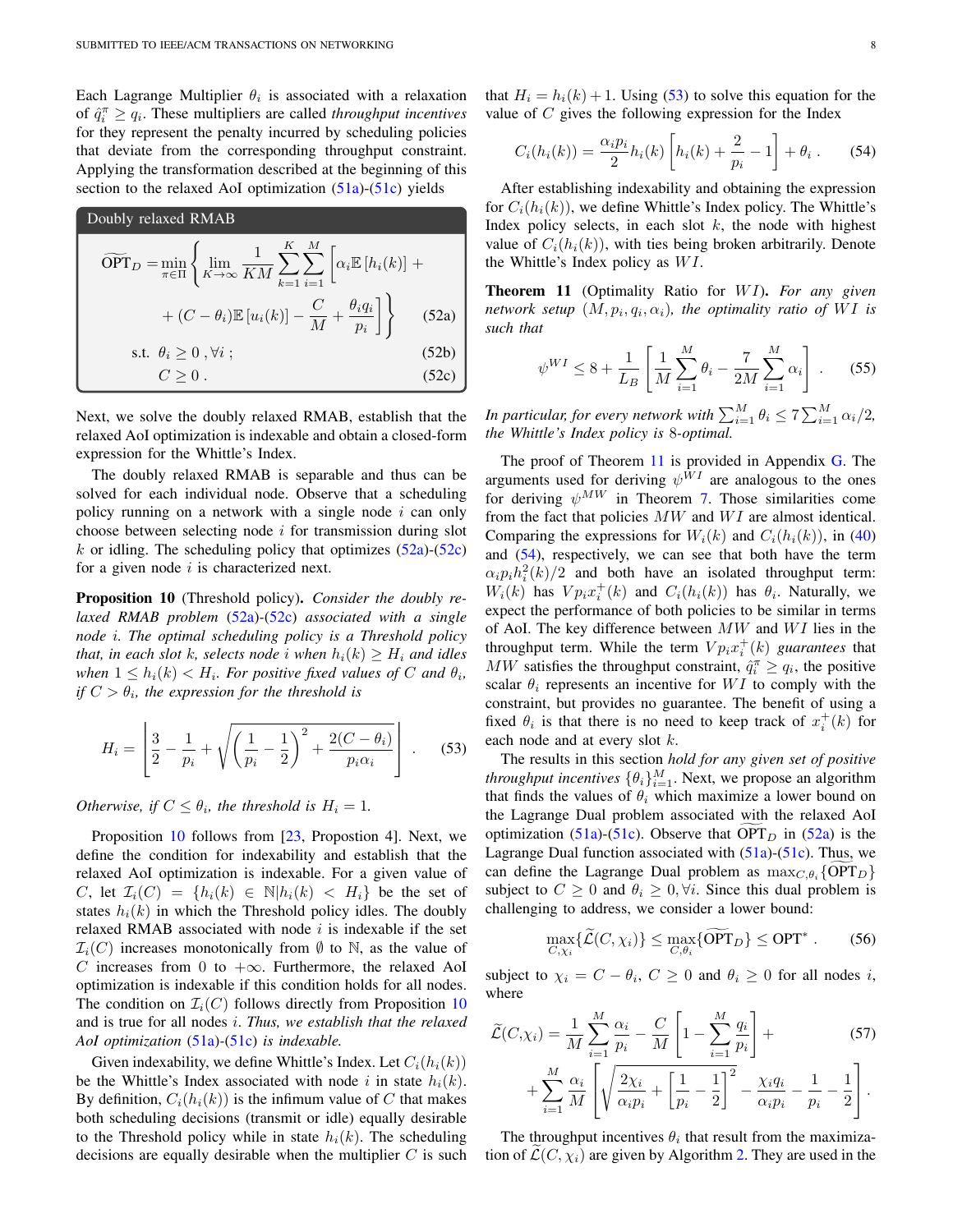next section to simulate the Whittle's Index policy. Simulation results show that the values of  $\{\theta_i^*\}_{i=1}^M$  from Algorithm 2 reduce the throughput debt when compared to  $\theta_i = 0$ .

| <b>Algorithm 2</b> Throughput Incentives |                                                                                                           |  |
|------------------------------------------|-----------------------------------------------------------------------------------------------------------|--|
|                                          | 1: $\chi_i \leftarrow \alpha_i p_i [(1/q_i)^2 - (1/p_i - 1/2)^2]/2$ , $\forall i$                         |  |
|                                          | 2: $C \leftarrow \max_i \{ \chi_i \}$                                                                     |  |
|                                          | 3: $\phi_i^{-1} \leftarrow p_i \sqrt{2 \min\{C; \chi_i\}/(\alpha_i p_i) + (1/p_i - 1/2)^2}$ , $\forall i$ |  |
|                                          | 4: $S \leftarrow \phi_1 + \phi_2 + \cdots + \phi_M$                                                       |  |
|                                          | 5: while $S < 1$ do                                                                                       |  |
|                                          | 6: decrease $C$ slightly                                                                                  |  |
| 7:                                       | repeat steps 3 and 4 to update $\phi_i$ and S                                                             |  |
|                                          | 8: end while                                                                                              |  |
|                                          | 9: $C^* = C$ and $\chi_i^* = \min\{C^*; \chi_i\}$ and $\theta_i^* = C^* - \chi_i^*, \forall i$            |  |
|                                          | 10: <b>return</b> $(\theta_1^*, \theta_2^*, \cdots, \theta_M^*)$                                          |  |

#### IV. SIMULATION RESULTS

In this section, we simulate six transmission scheduling policies: 1) Optimal Randomized,  $R^*$ ; 2) Max-Weight<sup>2</sup>,  $MW$ ; 3) Drift-Plus-Penalty<sup>3</sup>,  $DPP$ ; 4) Whittle's Index,  $WI$ ; 5) Largest Weighted-Debt First, LD; and 6) Whittle's Index without throughput constraints,  $WP$ . The first four policies are developed in Sec. III and the last two are proposed in [2] and [23], respectively. Policy  $LD$  selects, in each slot k, the node with highest value of  $x_i(k)/p_i$ , where  $x_i(k)$  is the throughput debt  $(35)$ . It was shown in [2] that  $LD$  satisfies any set of feasible throughput requirements  $\{q_i\}_{i=1}^M$ . Notice that  $LD$  does not account for AoI. Policy  $WP$  was proposed in [23] for minimizing the AoI in broadcast wireless networks. It is analogous to WI but with  $\theta_i = 0, \forall i$  and it does not account for minimum throughput requirements.

We simulate a network with  $M$  nodes, each having different parameters. Node *i* has weight  $\alpha_i = (M + 1 - i)/M$ , channel reliability  $p_i = i/M$  and minimum throughput requirement  $q_i = \varepsilon p_i/M$ , where  $\varepsilon \in [0,1)$  represents the hardness of satisfying the throughput constraints  $\hat{q}_i^{\pi} \ge q_i$ . The larger the value of  $\varepsilon$ , the more challenging are the constraints. Notice that  $\varepsilon < 1$  is necessary for the feasibility of  $\{q_i\}_{i=1}^M$ . Each simulation runs for a total of  $K = M \times 10^6$  slots.

Figs. 2 and 3 show simulation results of networks with different sizes, namely  $M \in \{5, 10, \dots, 25, 30\}$ , while Fig. 4 shows networks with varying throughput constraints, in particular  $\varepsilon \in \{0.7, 0.75, \cdots, 0.9, 0.95, 0.999\}$ . Two performance metrics are used to evaluate scheduling policies. Figs. 2 and 4 measure the Expected Weighted Sum AoI,  $\mathbb{E}[J_K^{\pi}]$ , defined in (7) and compare it with the lower bound  $L_B$  in (10a). Fig. 3 measures the maximum normalized throughput debt, defined as  $\max_i \{x_i^+(K+1)/Kq_i\}$ . Each data point in Figs. 2, 3 and 4 is an average over the results of 10 simulations.

Our results clearly demonstrate the superior performance of the Max-Weight and Drift-Plus-Penalty policies. Fig. 3 shows that, as expected, only  $WI$  and  $WP$  violate the throughput requirements. Nevertheless, by comparing  $WI$  and  $WP$ , it is evident that the incentives  $\theta_i^*$  from Algorithm 2 reduced the throughput debt. Figs. 2 and 4 show that the performance of  $MW$ ,  $DPP$ ,  $WI$  and  $WP$  are comparable to the lower bound. Since the lower bound is only associated with policies

#### V. CONCLUDING REMARKS

that fulfill the throughput requirements, we *conclude that the performances of MW and DPP are close to optimal.* 

In this paper, we considered a single-hop wireless network with a number of nodes transmitting time-sensitive information to a Base Station over unreliable channels. We addressed the problem of minimizing the Expected Weighted Sum AoI of the network while satisfying minimum throughput requirements



Fig. 2. Simulation of a network with fixed  $\varepsilon = 0.9$  and varying size M.



Fig. 3. Simulation of a network with fixed  $\varepsilon = 0.9$  and varying size M.



Fig. 4. Simulation of a network with size  $M = 30$  and varying hardness  $\varepsilon$ .

<sup>&</sup>lt;sup>2</sup>The Max-Weight policy is simulated with  $V = M^2$ .

<sup>&</sup>lt;sup>3</sup>The Drift-Plus Penalty policy is simulated with  $V' = 1/M^2$ .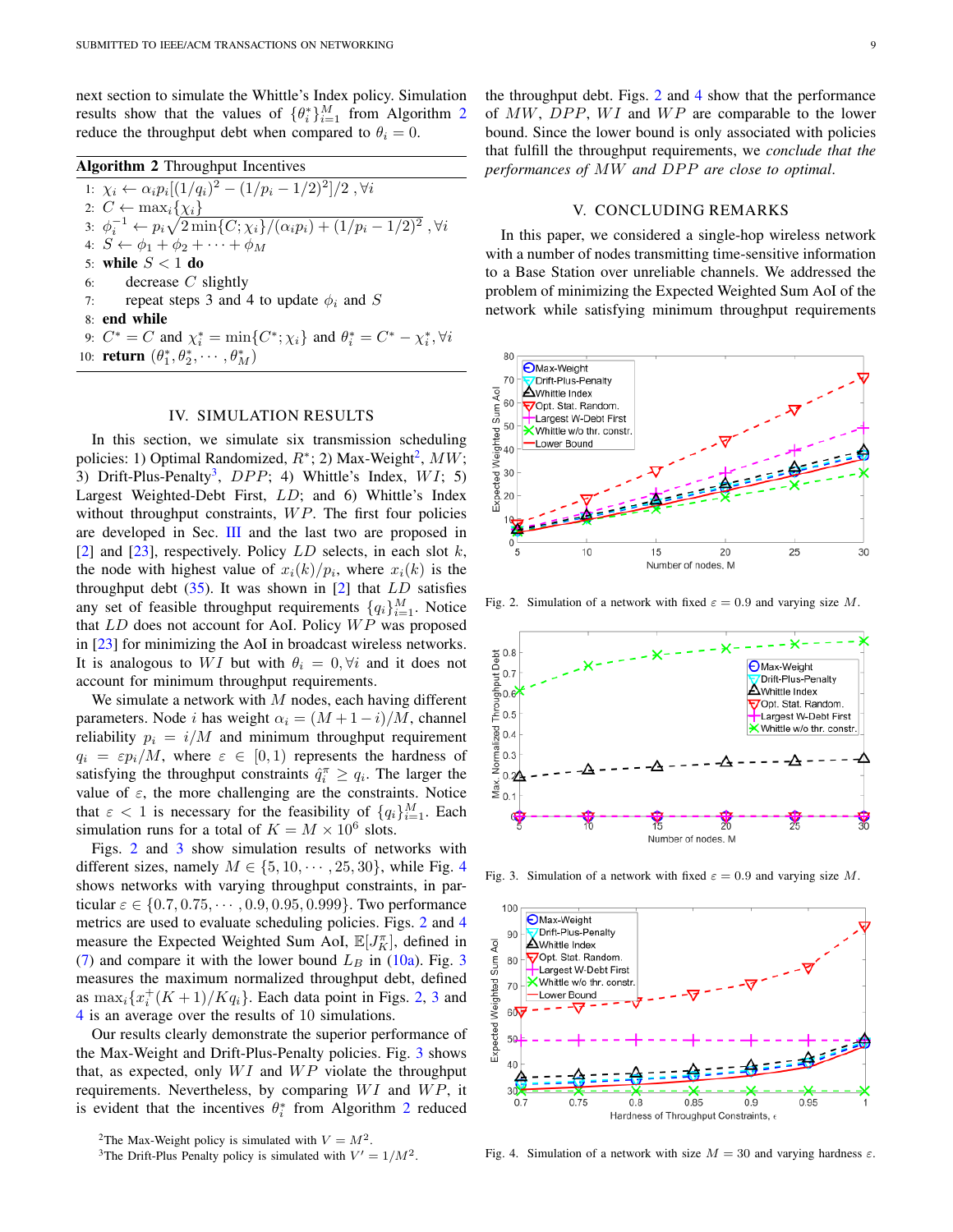from the individual nodes. Four low-complexity scheduling policies were developed: Optimal Stationary Randomized policy, Max-Weight policy, Drift-Plus-Penalty policy, and Whittle's Index policy. The performance of each policy was evaluated both analytically and through simulation. The Max-Weight policy and the Drift-Plus-Penalty policy demonstrated the best performance in terms of both AoI and throughput. Interesting extensions include consideration of unknown channel probabilities  $p_i$  and periodic generation of packets.

#### APPENDIX A

#### UPPER BOUD ON THE LYAPUNOV DRIFT OF MW

In this appendix, we obtain the expressions in  $(39)-(41)$ , which represent an upper bound on the Lyapunov Drift. Consider the network state  $S_k = (h_i(k), x_i^+(k))_{i=1}^M$ , the Lyapunov Function  $L(S_k)$  in (37) and the Lyapunov Drift  $\Delta(S_k)$  in (38). Substituting  $(37)$  into  $(38)$ , we get

$$
\Delta(S_k) = \frac{1}{2} \sum_{i=1}^{M} \alpha_i \mathbb{E} \left\{ h_i^2(k+1) - h_i^2(k) \, | S_k \right\} +
$$
\n
$$
+ \frac{V}{2} \sum_{i=1}^{M} \mathbb{E} \left\{ [x_i^+(k+1)]^2 - [x_i^+(k)]^2 \, | S_k \right\} \, .
$$
\n(58)

Next, we find expressions for  $[x_i^+(k+1)]^2 - [x_i^+(k)]^2$  and  $h_i^2(k+1) - h_i^2(k)$  which are then substituted into (58).

To obtain the expression associated with the throughput debt, we use the following recursion

$$
x_i(k+1) = x_i(k) - d_i(k) + q_i, \forall k,
$$
 (59)

with  $x_i(1) = 0$ . Notice that (59) is equivalent to (35). Squaring  $x_i^+(k+1)$ , yields

$$
[x_i^+(k+1)]^2 = [\max\{x_i(k) - d_i(k) + q_i; 0\}]^2
$$
  
\n
$$
\leq [\max\{x_i^+(k) - d_i(k) + q_i; 0\}]^2
$$
  
\n
$$
\leq [x_i^+(k) - d_i(k) + q_i]^2.
$$
 (60)

Manipulating  $(60)$ , gives

$$
[x_i^+(k+1)]^2 - [x_i^+(k)]^2 \le -2x_i^+(k)[d_i(k) - q_i] + 1.
$$
 (61)

Finally, by taking the conditional expectation of (61) and applying (2), we get the upper bound

$$
\mathbb{E}\left\{ [x_i^+(k+1)]^2 - [x_i^+(k)]^2 \, | \, S_k \right\} \leq
$$
\n
$$
\leq -2x_i^+(k) \left( p_i \mathbb{E}\{u_i(k)|S_k\} - q_i \right) + 1 \, .
$$
\n(62)

To obtain the expression associated with the AoI, we calculate  $\mathbb{E}\lbrace h_i^2(k+1)|S_k\rbrace$  using the evolution of  $h_i(k)$  in (6). It follows that

$$
\mathbb{E}\left\{h_i(k+1)^2\big|S_k\right\} = p_i \mathbb{E}\left\{u_i(k)\big|S_k\right\} + (h_i(k)+1)^2\left(1-p_i \mathbb{E}\left\{u_i(k)\big|S_k\right\}\right). \tag{63}
$$

Manipulating (63), we get

$$
\mathbb{E}\left\{h_i(k+1)^2 - h_i(k)^2|S_k\right\} =
$$
\n
$$
= -p_i \mathbb{E}\left\{u_i(k)|S_k\right\}h_i(k)[h_i(k) + 2] + 2h_i(k) + 1.
$$
\n(64)

Substituting  $(62)$  and  $(64)$  into the Lyapunov Drift in  $(58)$ , yields the expressions in  $(39)-(41)$ .

#### APPENDIX B PROOF OF THEOREM 6

Theorem 6. The Max-Weight policy satisfies any feasible set of minimum throughput requirements  $\{q_i\}_{i=1}^M$ .

*Proof.* The expression for the Lyapunov Drift (39) is central to the analysis in this appendix and is rewritten below for convenience.

$$
\Delta(S_k) \leq -\sum_{i=1}^M \mathbb{E} \left\{ u_i(k) \, | S_k \right\} W_i(k) + B(k) \;,
$$

where  $W_i(k)$  and  $B(k)$  are given by

$$
W_i(k) = \frac{\alpha_i p_i}{2} h_i(k) [h_i(k) + 2] + V p_i x_i^+(k) ;
$$
  

$$
B(k) = \sum_{i=1}^M \left\{ \alpha_i \left( h_i(k) + \frac{1}{2} \right) + V \left( x_i^+(k) q_i + \frac{1}{2} \right) \right\} .
$$

Recall that the Max-Weight policy minimizes the RHS of (39) by selecting  $i = \arg \max \{W_i(k)\}\$ in every slot k. Hence, any other policy  $\pi \in \Pi$  yields a lower (or equal) RHS. Consider a Stationary Randomized Policy  $R \in \Pi_R$  that, in each slot k, selects node i with probability  $\mu_i \in (0, 1]$ . Then, it follows that

$$
\sum_{i=1}^{M} \mathbb{E} \left\{ u_i(k) \, | S_k \right\} W_i(k) \ge \sum_{i=1}^{M} \mu_i W_i(k) \,. \tag{65}
$$

Substituting (65) into the equation of the Lyapunov Drift gives

$$
\Delta(S_k) \le -\sum_{i=1}^M \mu_i W_i(k) + B(k)
$$
  
\n
$$
\le -\sum_{i=1}^M \frac{\alpha_i p_i \mu_i}{2} \left[ h_i(k) - \frac{1}{p_i \mu_i} + 1 \right]^2 + \sum_{i=1}^M \frac{\alpha_i}{2p_i \mu_i} + \frac{VM}{2} - V \sum_{i=1}^M (\mu_i p_i - q_i) x_i^+(k) .
$$
 (66)

Consider the Cauchy-Schwarz inequality

$$
\left\{\sum_{i=1}^{M} \alpha_i p_i \mu_i \left[h_i(k) - \frac{1}{p_i \mu_i} + 1\right]^2\right\} \left\{\sum_{i=1}^{M} \frac{\alpha_i}{p_i \mu_i}\right\} \ge
$$

$$
\ge \left\{\sum_{i=1}^{M} \alpha_i \left|h_i(k) - \frac{1}{p_i \mu_i} + 1\right|\right\}^2. \tag{67}
$$

Applying this inequality to  $(66)$  yields

$$
\Delta(S_k) \le \sum_{i=1}^M \frac{\alpha_i}{2p_i \mu_i} - V \sum_{i=1}^M (\mu_i p_i - q_i) x_i^+(k) +
$$
\n
$$
+ \frac{VM}{2} - \frac{1}{2} \left\{ \sum_{i=1}^M \frac{\alpha_i}{p_i \mu_i} \right\}^{-1} \left\{ \sum_{i=1}^M \alpha_i \left| h_i(k) - \frac{1}{p_i \mu_i} + 1 \right| \right\}^2
$$
\n(68)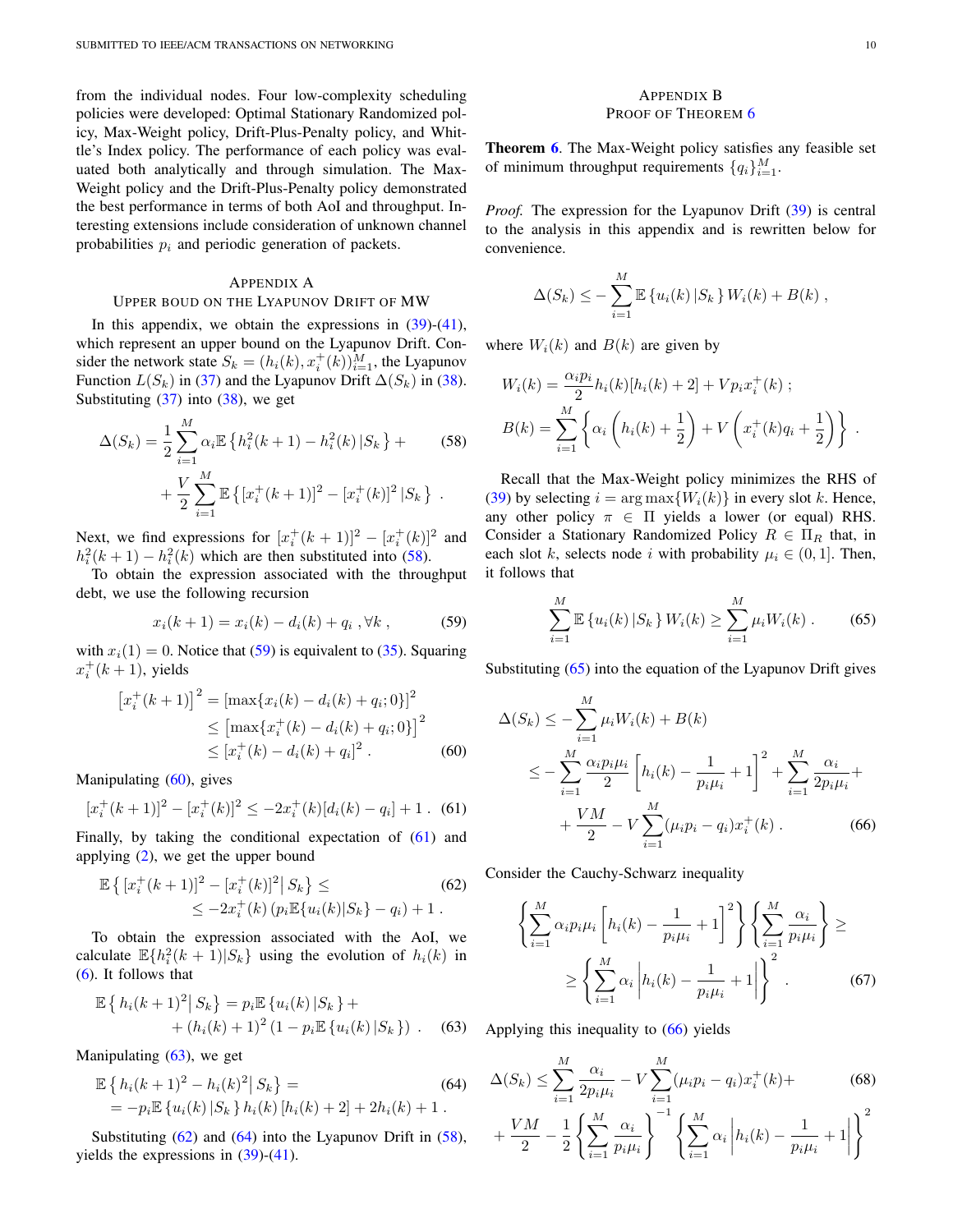and rearranging the terms

$$
\left\{\sum_{i=1}^{M} \frac{2V\alpha_i}{p_i\mu_i}\right\} \left\{\sum_{i=1}^{M} (\mu_i p_i - q_i) x_i^+(k)\right\} + \left\{\sum_{i=1}^{M} \alpha_i \left|h_i(k) - \frac{1}{p_i\mu_i} + 1\right|\right\}^2 \leq -\left\{\sum_{i=1}^{M} \frac{2\alpha_i}{p_i\mu_i}\right\} \Delta(S_k) + \left\{\sum_{i=1}^{M} \frac{\alpha_i}{p_i\mu_i}\right\} \left\{\sum_{i=1}^{M} \frac{\alpha_i}{p_i\mu_i} + VM\right\}.
$$
 (69)

For simplicity of exposition, we divide inequality (69) into four terms  $LHS_1 + LHS_2 \le RHS_1 + RHS_2$ . Taking their expectation with respect to  $S_k$ , summing them over  $k \in \{1, 2, \dots, K\}$  and then dividing them by  $KM$ , gives

$$
LHS_1 = (70)
$$
  
=  $\left\{ \sum_{i=1}^{M} \frac{2V\alpha_i}{p_i \mu_i} \right\} \left\{ \frac{1}{KM} \sum_{i=1}^{M} \sum_{k=1}^{K} (\mu_i p_i - q_i) \mathbb{E} \left[ x_i^+(k) \right] \right\}$  (70)

$$
LHS_2 = \frac{1}{KM} \sum_{k=1}^{K} \mathbb{E} \left[ \left\{ \sum_{i=1}^{M} \alpha_i \left| h_i(k) - \frac{1}{p_i \mu_i} + 1 \right| \right\}^2 \right]
$$
(71)

$$
RHS_1 = -\left\{\sum_{i=1}^{M} \frac{2\alpha_i}{p_i \mu_i}\right\} \frac{1}{KM} \sum_{k=1}^{K} \mathbb{E}\left[\Delta(S_k)\right]
$$
 (72)

$$
RHS_2 = \frac{1}{M} \left\{ \sum_{i=1}^{M} \frac{\alpha_i}{p_i \mu_i} \right\} \left\{ \sum_{i=1}^{M} \frac{\alpha_i}{p_i \mu_i} + VM \right\} . \tag{73}
$$

From the definition of Lyapunov Drift (38) and the fact that the Lyapunov Function  $(37)$  is non-negative, the expression of  $RHS<sub>1</sub>$  can be simplified as follows

$$
RHS_1 \le \left\{ \sum_{i=1}^{M} \frac{2\alpha_i}{p_i \mu_i} \right\} \frac{L(S_1)}{KM} , \qquad (74)
$$

recall that  $h_i(1) = 1$  and  $x_i(1) = 0$ . Hence, the Lyapunov Function  $L(S_1)$  is a positive finite constant.

Since  $LHS_2$  is non-negative, it follows that the inequality can be reduced to  $LHS_1 \leq RHS_1 + RHS_2$ . Using (74) and applying the limit  $K \to \infty$  yields

$$
\sum_{i=1}^{M} \left\{ (\mu_i p_i - q_i) \lim_{K \to \infty} \frac{1}{K} \sum_{k=1}^{K} \mathbb{E} \left[ x_i^+(k) \right] \right\} \le
$$
  

$$
\leq \frac{1}{2V} \left\{ \sum_{i=1}^{M} \frac{\alpha_i}{p_i \mu_i} + VM \right\}
$$
(75)

Hence, by rearranging the terms, we can show that for any given node  $i$ , we have strong stability

$$
\lim_{K \to \infty} \frac{1}{K} \sum_{k=1}^{K} \mathbb{E}\left[x_i^+(k)\right] < \infty \,, \tag{76}
$$

what establishes condition  $(36)$ .

# APPENDIX C PROOF OF THEOREM 7

**Theorem 7** (Optimality Ratio for  $MW$ ). For any given network setup  $(M, p_i, q_i, \alpha_i)$ , the optimality ratio of  $MW$  is such that

$$
\psi^{MW} \le 4 + \frac{1}{L_B} \left[ V - \frac{2}{M} \sum_{i=1}^{M} \alpha_i \right]. \tag{77}
$$

In particular, for every network with  $V \le 2 \sum_{i=1}^{M} \alpha_i/M$ , the Max-Weight policy is 4-optimal.

*Proof.* Consider the analysis in Appendix B. In particular, the inequality  $LHS_1 + LHS_2 \leq RHS_1 + RHS_2$  presented in (70)-(73). Applying Jensen's inequality twice to  $LHS_2$ , yields

$$
\frac{1}{M} \left\{ \frac{1}{K} \sum_{k=1}^{K} \mathbb{E} \left[ \sum_{i=1}^{M} \alpha_i \left( h_i(k) - \frac{1}{p_i \mu_i} + 1 \right) \right] \right\}^2 \le \text{LHS}_2
$$
\n
$$
M \left\{ \mathbb{E} \left[ J_K^{MW} \right] - \frac{1}{M} \sum_{i=1}^{M} \alpha_i \left( \frac{1}{p_i \mu_i} - 1 \right) \right\}^2 \le \text{LHS}_2 .
$$
\n(78)

Since  $LHS_1$  is non-negative, it follows that the inequality can be reduced to  $LHS_2 \leq RHS_1 + RHS_2$ . Using equations (74) and (78), and then applying the limit  $K \to \infty$  yields

$$
\lim_{K \to \infty} \left\{ \mathbb{E} \left[ J_K^{MW} \right] - \frac{1}{M} \sum_{i=1}^M \alpha_i \left( \frac{1}{p_i \mu_i} - 1 \right) \right\}^2 \le
$$
\n
$$
\leq \frac{1}{M^2} \left\{ \sum_{i=1}^M \frac{\alpha_i}{p_i \mu_i} \right\} \left\{ \sum_{i=1}^M \frac{\alpha_i}{p_i \mu_i} + VM \right\}
$$
\n
$$
\lim_{K \to \infty} \mathbb{E} \left[ J_K^{MW} \right] \leq
$$
\n
$$
\frac{1}{M} \sum_{i=1}^M \frac{\alpha_i}{p_i \mu_i} + \frac{1}{M} \sqrt{\left( \sum_{i=1}^M \frac{\alpha_i}{p_i \mu_i} \right) \left( \sum_{i=1}^M \frac{\alpha_i}{p_i \mu_i} + VM \right)}
$$
\n
$$
\text{OPT}_{MW} \leq \frac{2}{M} \sum_{i=1}^M \frac{\alpha_i}{p_i \mu_i} + V \tag{79}
$$

Analogously to the proof of Theorem 3, let  $\hat{q}_i^L$  be the longterm throughput associated with the policy that solves the Lower Bound optimization (10a)-(10c). Then, evaluating  $L_B$ from  $(10a)$  gives

$$
L_B = \frac{1}{2M} \sum_{i=1}^{M} \frac{\alpha_i}{\hat{q}_i^L} + \frac{1}{2M} \sum_{i=1}^{M} \alpha_i.
$$
 (80)

Now, for each node  $i$ , we impose the following scheduling probability  $\mu_i = \hat{q}_i^L/p_i$ . Then, evaluating (79) gives

$$
\text{OPT}_{MW} \leq \frac{2}{M} \sum_{i=1}^{M} \frac{\alpha_i}{\hat{q}_i^L} + V \,. \tag{81}
$$

Comparing (80) and (81), yields

$$
L_B \le \text{OPT}_{MW} \le 4L_B + \left[ V - \frac{2}{M} \sum_{i=1}^{M} \alpha_i \right] ; \quad (82)
$$

$$
\psi^{MW} \le 4 + \frac{1}{L_B} \left[ V - \frac{2}{M} \sum_{i=1}^{M} \alpha_i \right], \tag{83}
$$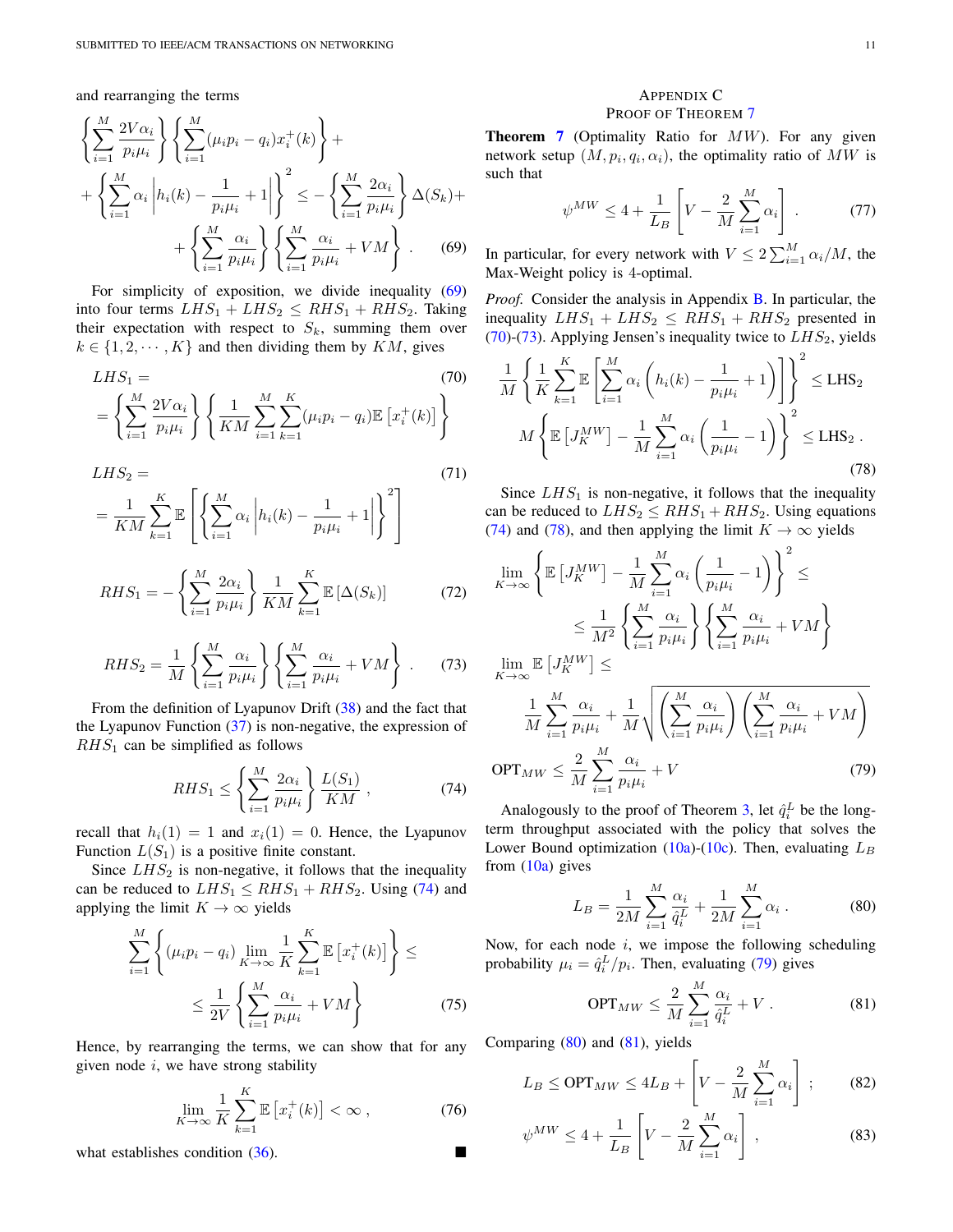what establishes the expression in  $(42)$ .

#### APPENDIX D

# UPPER BOUD ON THE LYAPUNOV DRIFT OF DPP

In this appendix, we derive the expressions in  $(46)$ - $(48)$ , which represent an upper bound on  $\Delta'(S_k) + P'(S_k)$ . This derivation is similar to the one in Appendix A.

First, we analyze the Lyapunov Drift (44). Substituting the Lyapunov Function (45) into the Drift gives

$$
\Delta'(S_k) = \frac{V'}{2} \sum_{i=1}^{M} \mathbb{E} \left\{ [x_i^+(k+1)]^2 - [x_i^+(k)]^2 | S_k \right\} .
$$
 (84)

Then, from the bound in  $(62)$ , results

$$
\Delta'(S_k) \le -V' \sum_{i=1}^{M} x_i^+(k) \left( p_i \mathbb{E}\{u_i(k)|S_k\} - q_i \right) + V'M/2 \tag{85}
$$

Now, we analyze the Penalty Function (43) by utilizing the evolution of  $h_i(k)$  in (6) and the expression in (2). It follows that

$$
P'(S_k) := \frac{1}{2} \sum_{i=1}^{M} \beta_i \mathbb{E}[h_i(k+1)|S_k]
$$
  
= 
$$
\frac{1}{2} \sum_{i=1}^{M} \beta_i \{h_i(k) + 1 - h_i(k)\mathbb{E}[d_i(k)|S_k]\}
$$
  
= 
$$
\frac{1}{2} \sum_{i=1}^{M} \beta_i \{h_i(k) + 1 - p_i h_i(k)\mathbb{E}[u_i(k)|S_k]\}.
$$
 (86)

Substituting (85) and (86) into  $\Delta'(S_k) + P'(S_k)$  yields the expressions in  $(46)-(48)$ .

# APPENDIX E PROOF OF THEOREM 8

Theorem 8. The DPP policy satisfies any feasible set of minimum throughput requirements  $\{q_i\}_{i=1}^M$ .

*Proof.* The expression of the upper bound in  $(46)$  is central to the analysis in this appendix and is rewritten below for convenience.

$$
\Delta'(S_k) + P'(S_k) \le
$$
  

$$
\leq -\sum_{i=1}^M \mathbb{E}\left\{u_i(k) \, | S_k\right\} W'_i(k) + B'(k) ,
$$

where  $W_i'(k)$  and  $B'(k)$  are given by

$$
W'_{i}(k) = \frac{\beta_{i} p_{i}}{2} h_{i}(k) + V' p_{i} x_{i}^{+}(k) ;
$$
  
\n
$$
B'(k) = \sum_{i=1}^{M} \left\{ \frac{\beta_{i}}{2} \left[ h_{i}(k) + 1 \right] + V' x_{i}^{+}(k) q_{i} + \frac{V'}{2} \right\} .
$$

Recall that the Drift-Plus-Penalty policy is designed to minimize the RHS of (46). Hence, a Stationary Randomized Policy  $R \in \Pi_R$  that, in each slot k, selects node i with probability  $\mu_i \in (0, 1]$  yields a lower (or equal) RHS, i.e.

$$
\sum_{i=1}^{M} \mathbb{E} \left\{ u_i(k) \, | S_k \right\} W'_i(k) \ge \sum_{i=1}^{M} \mu_i W'_i(k) \,. \tag{87}
$$

Substituting  $(87)$  into the RHS of  $(46)$  gives

$$
\Delta'(S_k) + P'(S_k) \le -\sum_{i=1}^M \mu_i W'_i(k) + B'(k)
$$
  

$$
\le -\sum_{i=1}^M V' x_i^+(k) [\mu_i p_i - q_i] + \frac{1}{2} \sum_{i=1}^M [V' + \beta_i] +
$$
  

$$
+ \frac{1}{2} \sum_{i=1}^M \beta_i h_i(k) [1 - \mu_i p_i], \qquad (88)
$$

and by substituting the expression of  $P'(S_k)$  and rearranging the terms, we get

$$
\sum_{i=1}^{M} V' x_i^+(k) [\mu_i p_i - q_i] + \frac{1}{2} \sum_{i=1}^{M} \beta_i h_i(k) \mu_i p_i \le
$$
  

$$
\leq \frac{1}{2} \sum_{i=1}^{M} [V' + \beta_i] - \Delta'(S_k) +
$$
  

$$
- \frac{1}{2} \sum_{i=1}^{M} \beta_i \mathbb{E}[h_i(k+1) - h_i(k)|S_k], \qquad (89)
$$

For simplicity of exposition, we divide inequality (89) into five terms  $LHS'_1 + LHS'_2 \le RHS'_1 + RHS'_2 + RHS'_3$ . Taking their expectation with respect to  $S_k$ , summing them over  $k \in$  $\{1, 2, \dots, K\}$  and then dividing them by  $KM$ , gives

$$
LHS_1' = \frac{1}{M} \sum_{i=1}^{M} (\mu_i p_i - q_i) \frac{V'}{K} \sum_{k=1}^{K} \mathbb{E}[x_i^+(k)] \qquad (90)
$$

$$
LHS_2' = \frac{1}{2M} \sum_{i=1}^{M} (\beta_i \mu_i p_i) \frac{1}{K} \sum_{k=1}^{K} \mathbb{E}[h_i(k)] \tag{91}
$$

$$
RHS_1' = \frac{1}{2M} \sum_{i=1}^{M} [V' + \beta_i]
$$
 (92)

$$
RHS_2' = \frac{V'}{2MK} \sum_{i=1}^{M} \mathbb{E}\left\{ [x_i^+(1)]^2 - [x_i^+(K+1)]^2 \right\} \tag{93}
$$

$$
RHS_3' = \frac{1}{2MK} \sum_{i=1}^{M} \beta_i \mathbb{E}[h_i(1) - h_i(K+1)]. \tag{94}
$$

Notice that the expression of the Lyapunov Drift (84) was utilized in  $RHS'_2$ . Since  $h_i(K + 1)$  and  $x_i^+(K + 1)$  are nonnegative, the expression of  $RHS'_2 + RHS'_3$  can be simplified as follows

$$
RHS_2' + RHS_3' \le \frac{1}{2MK} \sum_{i=1}^{M} \mathbb{E} \left\{ V'[x_i^+(1)]^2 + \beta_i h_i(1) \right\}
$$
\n(95)

Recall that  $h_i(1) = 1$  and  $x_i(1) = 0$ . Hence, in the limit  $K \to \infty$ , we have  $RHS'_2 + RHS'_3 \leq 0$ .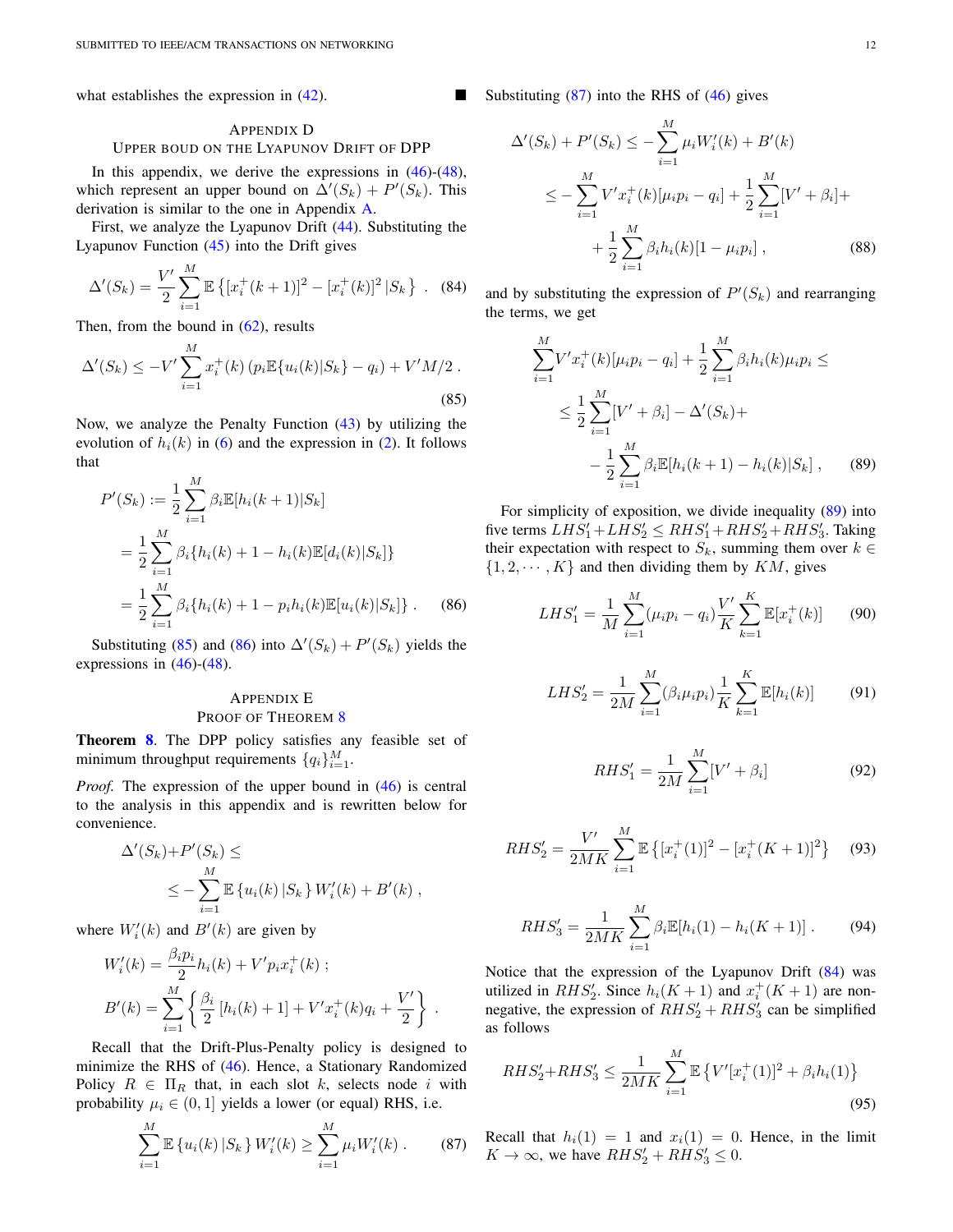Since  $LHS_2'$  is non-negative, it follows that the inequality can be reduced to  $LHS'_1 \leq RHS'_1 + RHS'_2 + RHS'_3$ . Applying the limit  $K \to \infty$  and using (95) yields

$$
\sum_{i=1}^{M} (\mu_i p_i - q_i) \lim_{K \to \infty} \frac{V'}{K} \sum_{k=1}^{K} \mathbb{E}[x_i^+(k)] \le \frac{1}{2} \sum_{i=1}^{M} [V' + \beta_i]
$$
\n(96)

By rearranging the terms, it is easy to see that strong stability holds for any given node  $i$ , i.e.

$$
\lim_{K \to \infty} \frac{1}{K} \sum_{k=1}^{K} \mathbb{E}\left[x_i^+(k)\right] < \infty \,, \tag{97}
$$

what establishes condition (36).

# APPENDIX F PROOF OF THEOREM 9

**Theorem 9** (Optimality Ratio for  $DPP$ ). For any given network setup  $(M, p_i, q_i, \alpha_i)$ , by choosing the constant  $\beta_i =$  $\alpha_i/\mu_i^* p_i$ , the optimality ratio of DPP is such that

$$
\psi^{DPP} \le 2 + \frac{1}{L_B} \left[ V' - \frac{1}{M} \sum_{i=1}^{M} \alpha_i \right].
$$
\n(98)

In particular, for every network with  $V' \leq \sum_{i=1}^{M} \alpha_i/M$ , the Drift-Plus-Penalty policy is 2-optimal.

*Proof.* Consider the analysis in Appendix E. In particular, the inequality  $LHS'_1 + LHS'_2 \leq RHS'_1 + RHS'_2 + RHS'_3$ presented in (90)-(94). Given that  $LHS'_1$  is non-negative, it follows that the inequality can be reduced to  $LHS'_2 \leq$  $RHS'_1 + RHS'_2 + RHS'_3$ . Applying the limit  $K \to \infty$  and using  $(95)$  yields

$$
\sum_{i=1}^{M} (\beta_i \mu_i p_i) \lim_{K \to \infty} \frac{1}{K} \sum_{k=1}^{K} \mathbb{E}[h_i(k)] \le \sum_{i=1}^{M} [V' + \beta_i]
$$
 (99)

Analogously to the proof of Theorem 3, let  $\hat{q}_i^L$  be the longterm throughput associated with the policy that solves the Lower Bound optimization (10a)-(10c). Then, evaluating  $L_B$ from  $(10a)$  gives

$$
L_B = \frac{1}{2M} \sum_{i=1}^{M} \frac{\alpha_i}{\hat{q}_i^L} + \frac{1}{2M} \sum_{i=1}^{M} \alpha_i .
$$
 (100)

Now, for each node  $i$ , we impose the following scheduling probability  $\mu_i = \hat{q}_i^L/p_i$  and constant  $\beta_i = \alpha_i/\hat{q}_i^L$ . Then, evaluating (99) gives

$$
\text{OPT}_{DPP} \le \frac{1}{M} \sum_{i=1}^{M} \frac{\alpha_i}{\hat{q}_i^L} + V' \,. \tag{101}
$$

Comparing (100) and (101), yields

$$
L_B \le \text{OPT}_{DPP} \le 2L_B + \left[V' - \frac{1}{M} \sum_{i=1}^{M} \alpha_i\right] ;\qquad(102)
$$

$$
\psi^{DPP} \le 2 + \frac{1}{L_B} \left[ V' - \frac{1}{M} \sum_{i=1}^{M} \alpha_i \right] . \tag{103}
$$

Recall from Corollary 4 that  $\hat{q}_i^L = \mu_i^* p_i$ . Hence, we know that  $\beta_i = \alpha_i / \mu_i^* p_i$ ,  $\forall i$ . The proof is complete.

# APPENDIX G PROOF OF THEOREM 11

**Theorem 11** (Optimality Ratio for  $WI$ ). For any given network setup  $(M, p_i, q_i, \alpha_i)$ , the optimality ratio of WI is such that

$$
\psi^{WI} \le 8 + \frac{1}{L_B} \left[ \frac{1}{M} \sum_{i=1}^{M} \theta_i - \frac{7}{2M} \sum_{i=1}^{M} \alpha_i \right].
$$

In particular, for every network with  $\sum_{i=1}^{M} \theta_i \le 7 \sum_{i=1}^{M} \alpha_i/2$ , the Whittle's Index policy is 8-optimal.

*Proof.* Whittle's Index policy selects, in each slot  $k$ , the node with highest value of  $C_i(h_i(k))$ . It is easy to see that this choice maximizes

$$
\sum_{i=1}^{M} \mathbb{E} \left\{ u_i(k) \, | S_k \right\} C_i(h_i(k)) \, ,
$$

in every slot  $k$ . From this perspective, the difference between WI and MW is only the tern multiplying  $\mathbb{E}\left\{u_i(k)|S_k\right\}$ . Thus, if we find an upper bound to the Lyapunov Drift  $\Delta(S_k)$ that has the Whittle's Index policy as its minimizer, then similar arguments as the ones utilized in Appendix  $C$  can be used to derive an optimality ratio for  $WI$ .

The upper bound associated with the Max-Weight policy (39) is rewritten below for  $V = 0$ 

$$
\Delta(S_k) \leq -\sum_{i=1}^M \mathbb{E} \left\{ u_i(k) \, | S_k \right\} W_i(k) + B(k) \;,
$$

where  $W_i(k)$  and  $B(k)$  are given by

$$
W_i(k) = \frac{\alpha_i p_i}{2} h_i(k) [h_i(k) + 2];
$$
  

$$
B(k) = \sum_{i=1}^{M} \alpha_i h_i(k) + \frac{1}{2} \sum_{i=1}^{M} \alpha_i.
$$

We can manipulate this upper bound as follows

$$
\Delta(S_k) \leq -\sum_{i=1}^{M} \mathbb{E} \left\{ u_i(k) \, | S_k \right\} C_i(h_i(k)) + B(k) + \sum_{i=1}^{M} \mathbb{E} \left\{ u_i(k) \, | S_k \right\} \left[ C_i(h_i(k)) - W_i(k) \right], \tag{104}
$$

where

$$
C_i(h_i(k)) - W_i(k) = \frac{\alpha_i p_i}{2} h_i(k) \left[ \frac{2}{p_i} - 2 \right] + \theta_i - \frac{\alpha_i p_i}{2} h_i(k)
$$
  

$$
\leq \alpha_i h_i(k) [1 - p_i] + \theta_i .
$$
 (105)